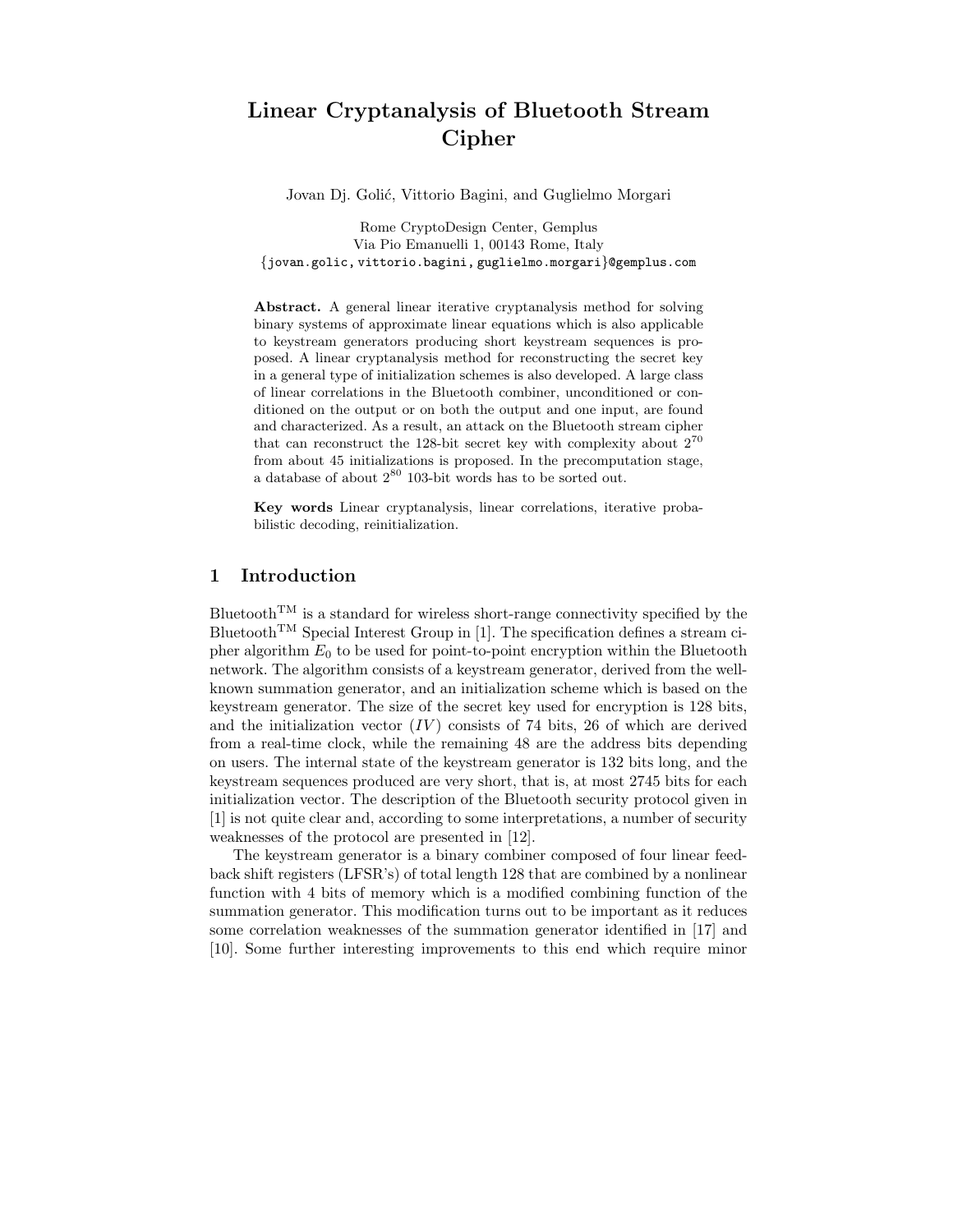modifications of the combining function are proposed in [14]. However, according to [1] and [14], the short keystream sequences should prevent the correlation attacks based on the correlation properties of the Bluetooth combiner.

Due to a large size of the internal state, the complexity of general timememory or time-memory-data tradeoff attacks (e.g., see [9]) for realistic amounts of known keystream data seems to be higher than the complexities reported below. Besides, as such attacks aim at recovering an internal or the initial state of the keystream generator, they are not directly applicable to Bluetooth if the objective is to recover the secret key because of the initialization scheme used. The basic divide-and-conquer attack on the Bluetooth combiner directly follows from the similar attack [3] on the summation generator (also see [12]). In such an attack, 89 bits of the initial states of the three shortest LFSR's along with 4 initial memory bits are guessed. This allows to recover the output sequence of the longest LFSR from the keystream sequence. Altogether, about 132 keystream bits are needed to identify the correct guess. The same attack applies to the initialization scheme, so that the secret key can be reconstructed in about  $2^{93}$  steps from just one IV, where the step complexity is the same as in the exhaustive search method. If one guesses 56 bits of the two shortest LFSR's and applies a sort of the branching method [9] for producing a system of linear equations, then the initial states of the other two LFSR's can be recovered in about 2 <sup>84</sup> steps, and some optimizations are possible [4]. The secret key can be obtained in a similar way.

The main objective of this paper is to identify a large class of linear correlations in the Bluetooth combiner which, in spite of the short keystream sequences, enable one to reconstruct not only the LFSR initial states, but also the secret key from a relatively small number of  $IV$ 's. More precisely, we consider the unconditioned linear correlations, the linear correlations conditioned on the output, and the linear correlations conditioned on both the output and one guessed input. The resulting system of linear equations holding with probabilities different from one half can then be solved by a general linear iterative cryptanalysis method similar to iterative probabilistic decoding algorithms used in fast correlation attacks. The secret key can be recovered by a related linear cryptanalysis method from a number of  $IV$ 's. The total complexity is about  $2^{70}$  steps, with the step complexity comparable to one of the exhaustive search method, the required number of  $IV$ 's is about 45, and the precomputation stage consists in sorting out a database of about 2 <sup>80</sup> 103-bit words.

Description of the Bluetooth stream cipher is provided in Section 2. The linear correlations are explained and characterized in Section 3, the general method for solving binary systems of approximate linear equations and its application to the Bluetooth keystream generator are presented in Section 4, and a linear cryptanalysis method for initialization schemes is proposed in Section 5. Optimal choices of parameters for concrete attacks are discussed in Section 6 and conclusions are given in Section 7. Analogous linear correlations computed for the modified Bluetooth combiner [14] are displayed in the Appendix.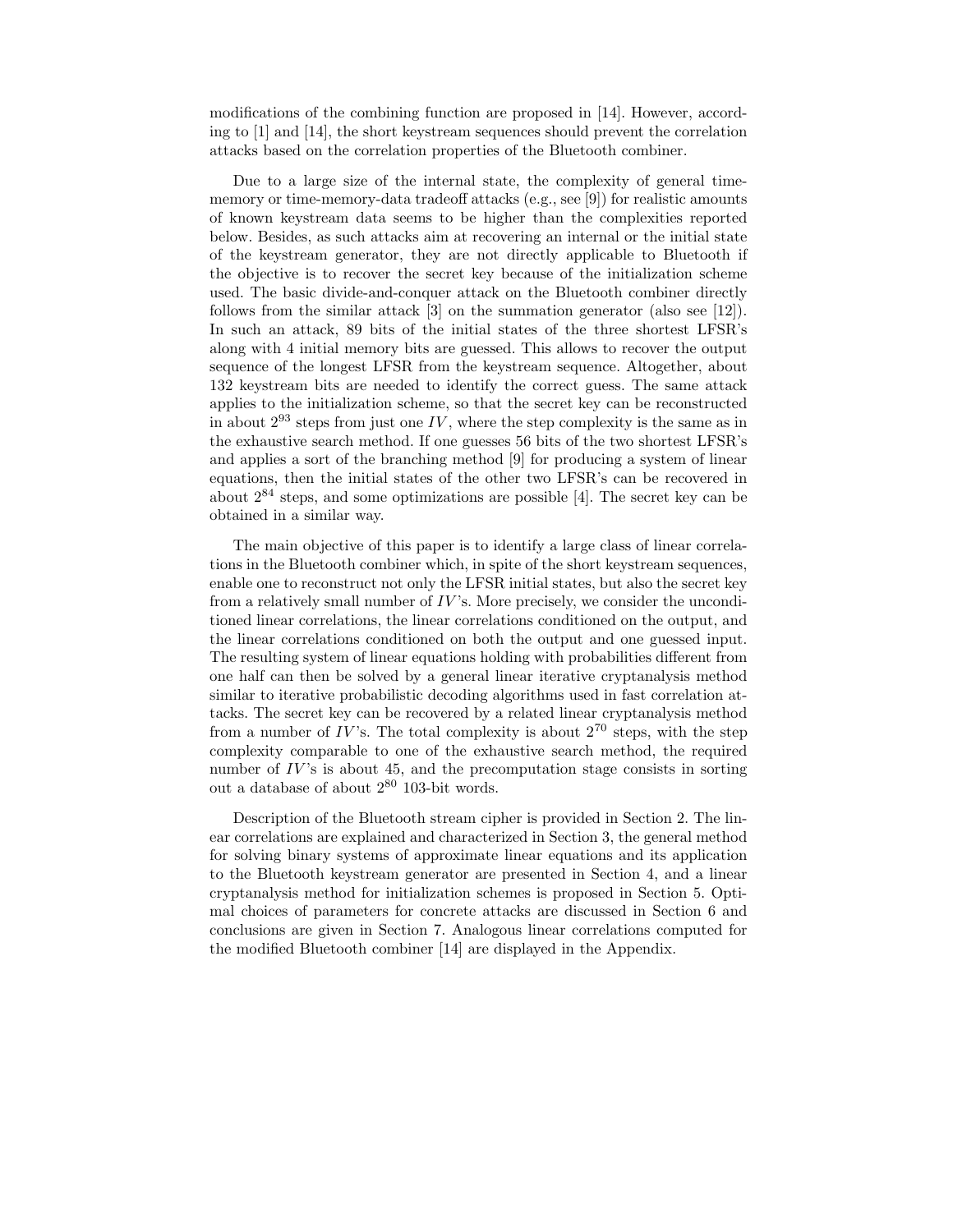# 2 Description of Bluetooth Stream Cipher

The description is based on [1], but only the details relevant for our linear cryptanalysis method will be presented. The main component of the Bluetooth stream cipher algorithm is the keystream generator (Bluetooth combiner) which is derived from the well-known summation generator with four input LFSR's. The LFSR lengths are 25, 31, 33, and 39 (128 in total) and all the feedback polynomials are primitive and have 5 nonzero terms each. All the LFSR's are regularly clocked and their binary outputs are combined by a nonlinear function with 4 bits of memory. Let  $\mathbf{x}^i = (x_t^i)_{t=0}^{\infty}$  denote the output sequence of LFSR<sub>i</sub>,  $1 \le i \le 4$ , where the LFSR's are indexed in order of increasing length. The internal memory of the combiner at time t consists of 4 memory bits  $C_t = (c_t, c_{t-1})$ , where 2 carry bits  $c_t = (c_t^0, c_t^1)$  are defined in terms of 2 auxiliary carry bits  $s_t = (s_t^0, s_t^1)$ . Let  $\mathbf{z} = (z_t)_{t=0}^{\infty}$  denote the output sequence of the combiner. Then the output sequence of the combiner is defined recursively by

$$
z_t = x_t^1 \oplus x_t^2 \oplus x_t^3 \oplus x_t^4 \oplus c_t^0 \tag{1}
$$

$$
c_{t+1}^0 = s_{t+1}^0 \oplus c_t^0 \oplus c_{t-1}^0 \oplus c_{t-1}^1, \qquad c_{t+1}^1 = s_{t+1}^1 \oplus c_t^1 \oplus c_{t-1}^0 \tag{2}
$$

$$
(s_{t+1}^0, s_{t+1}^1) = \left\lfloor \frac{x_t^1 + x_t^2 + x_t^3 + x_t^4 + 2c_t^1 + c_t^0}{2} \right\rfloor \tag{3}
$$

with integer summation in the last equation, where the initial 4 memory bits  $(c_0^0, c_0^1, c_{-1}^0, c_{-1}^1)$  have to be specified. Note that in the summation generator the memory consists of only 2 bits of the carry  $s_t$ , i.e.,  $c_t = s_t$ .

Due to frequent resynchronizations, the maximal keystream sequence length produced from a given initial state of the keystream generator is only 2745 bits. The initial state consists of 128 bits defining the initial LFSR states and 4 initial memory bits. They are produced by an initialization scheme from (at most) 128 secret key bits and the known 74-bit IV consisting of 48 address bits depending on users and of variable 26 bits derived from a real-time master clock. The secret key itself is derived from some secret and some known random information by another algorithm, which is irrelevant for our cryptanalysis.

The initialization scheme is the Bluetooth combiner initialized with some secret key bits and some  $IV$  bits, while the initial 4 memory bits are all set to 0. The remaining secret key bits and  $IV$  bits are added modulo 2, one at a time, to the feedback bits of individual LFSR's, for a number of times depending on the LFSR. The details are not important, except for the fact that the LFSR sequences in the initialization scheme linearly depend on the secret key and IV . The combiner is clocked 200 times and the last produced 128 output bits are permuted in a specified way to define the LFSR initial states, while the last 4 memory bits are used as the initial 4 memory bits for keystream generation.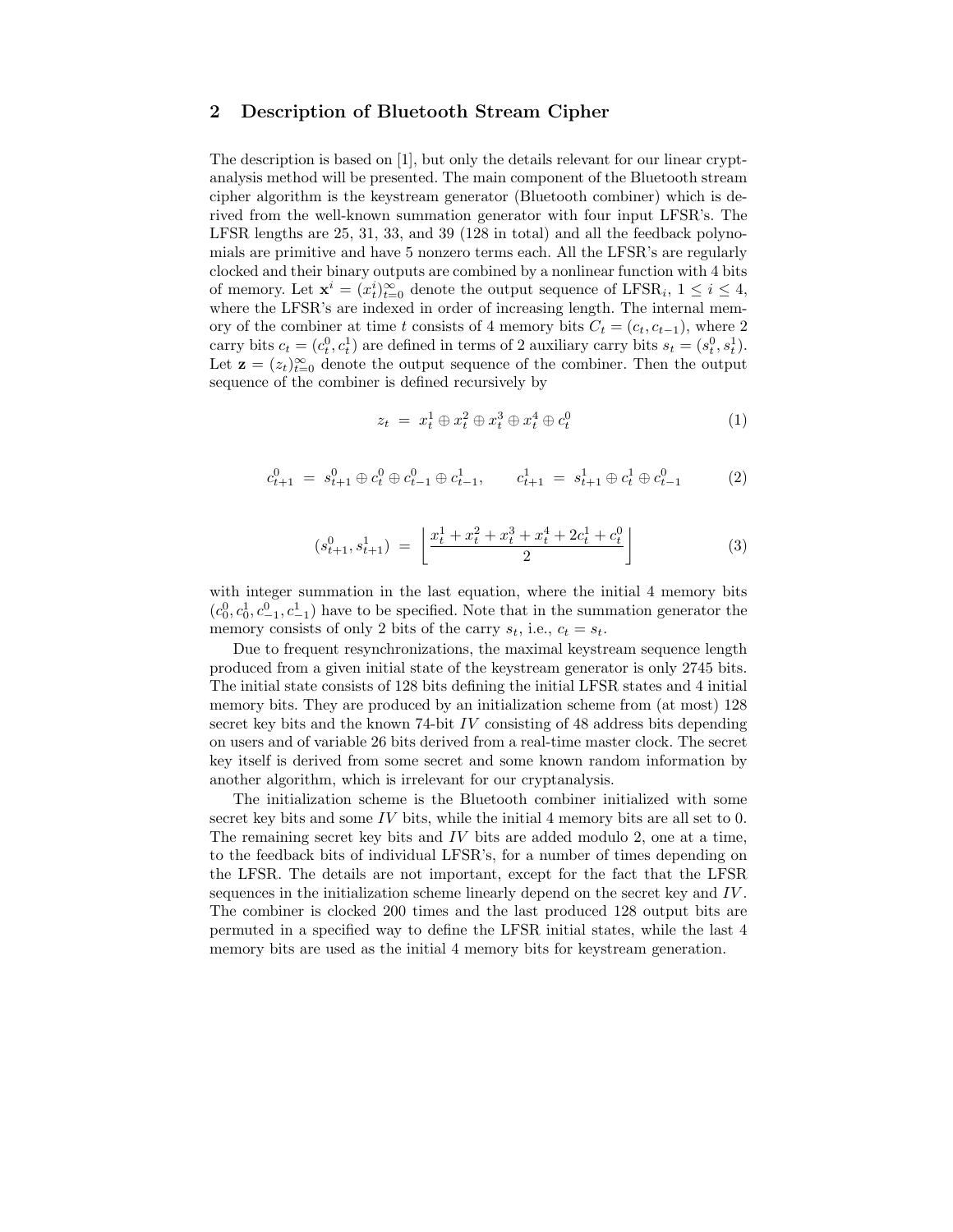## 3 Linear Correlations in Bluetooth Combiner

The basis of the linear cryptanalysis method to be developed are linear relations among the input bits to the Bluetooth combiner that hold with probabilities different from one half, in the probabilistic model in which the input sequences are modeled as purely random, i.e., as mutually independent sequences of independent and balanced (uniformly distributed) binary random variables. Such linear relations are called linear correlations since they are directly or indirectly dependent on the known output sequence. The first point to analyze is the asymptotic distribution of the 4 memory bits in this probabilistic model, if the initial 4 memory bits are either fixed or purely random. In the summation generator, due to the fact that the nonlinear function (3) is not balanced, it follows that the 2 carry bits are not balanced asymptotically, and this is the main source of a number of correlation weaknesses derived and exploited in [17] and [10]. However, in the case of Bluetooth, due to the introduced linear functions  $(2)$ ,  $C_{t+1}$ is a balanced function of  $C_t$  and  $X_t = (x_t^1, x_t^2, x_t^3, x_t^4)$  and hence  $C_t$  is balanced for every t if it is balanced for  $t = 0$ . Moreover, this also holds asymptotically, when  $t$  increases, if the initial memory bits,  $C_0$ , are fixed, because the underlying Markov chain is ergodic, and the convergence to the stationary distribution is very fast.

Consider a block of m consecutive output bits,  $Z_t^m = (z_t, z_{t-1}, \dots, z_{t-m+1})$  as a function of the corresponding block of m consecutive inputs  $X_t^m = (X_t, X_{t-1},$  $\cdots$ ,  $X_{t-m+1}$ ) and the preceding memory bits  $C_{t-m+1}$ . Assume that  $X_t^m$  and  $C_{t-m+1}$  are balanced and mutually independent. Then, according to [7], if  $m \geq 5$ , then there must exist linear correlations between the output and input bits, but they may also exist if  $m \leq 4$ . As the correlations are time invariant, we introduce the notation  $Z^m = F^m(X^m, C)$ , where  $Z^m = (z_j)_{j=0}^{m-1}$  and  $X^m = (X_j)_{j=0}^{m-1}$ . By virtue of the linear output function (1), it follows that  $F^m(X^m, C)$  is a balanced function that is also balanced for any fixed C. The input block  $X^m$  of  $4m$  bits can be rearranged into  $X^m = (X_i^m)_{i=1}^4$ , where  $X_i^m = (x_j^i)_{j=0}^{m-1}$  is the *i*-th input block of m bits, corresponding to the output of  $LFSR_i$ . Then (1) implies that  $F^m(X^m, C)$  is balanced for any fixed  $X_i^m$  and, also, for any fixed  $X_i^m$  and C combined.

Let  $f$  and  $g$  be two Boolean functions of an *n*-bit input vector which is assumed to be uniformly distributed. Then the correlation coefficient between  $f$ and g conditioned on a subset  $\mathcal{X} \subseteq \{0,1\}^n$  is defined as

$$
c(f,g \mid \mathcal{X}) = \Pr(f(X) = g(X) \mid X \in \mathcal{X}) - \Pr(f(X) \neq g(X) \mid X \in \mathcal{X})
$$
  
= 
$$
\frac{1}{|\mathcal{X}|} \sum_{X \in \mathcal{X}} (-1)^{f(X) \oplus g(X)} = \frac{1}{|\mathcal{X}|} \sum_{X \in \mathcal{X}} (-1)^{f(X)} (-1)^{g(X)}.
$$
 (4)

The correlation coefficients conditioned on  $\mathcal X$  between f and all linear functions l are thus determined by the Walsh transform of a real-valued function defined as  $(-1)^{f(X)}$  for  $X \in \mathcal{X}$  and as 0 otherwise. They can be computed by the fast Walsh transform algorithm of complexity  $O(n2^n)$ .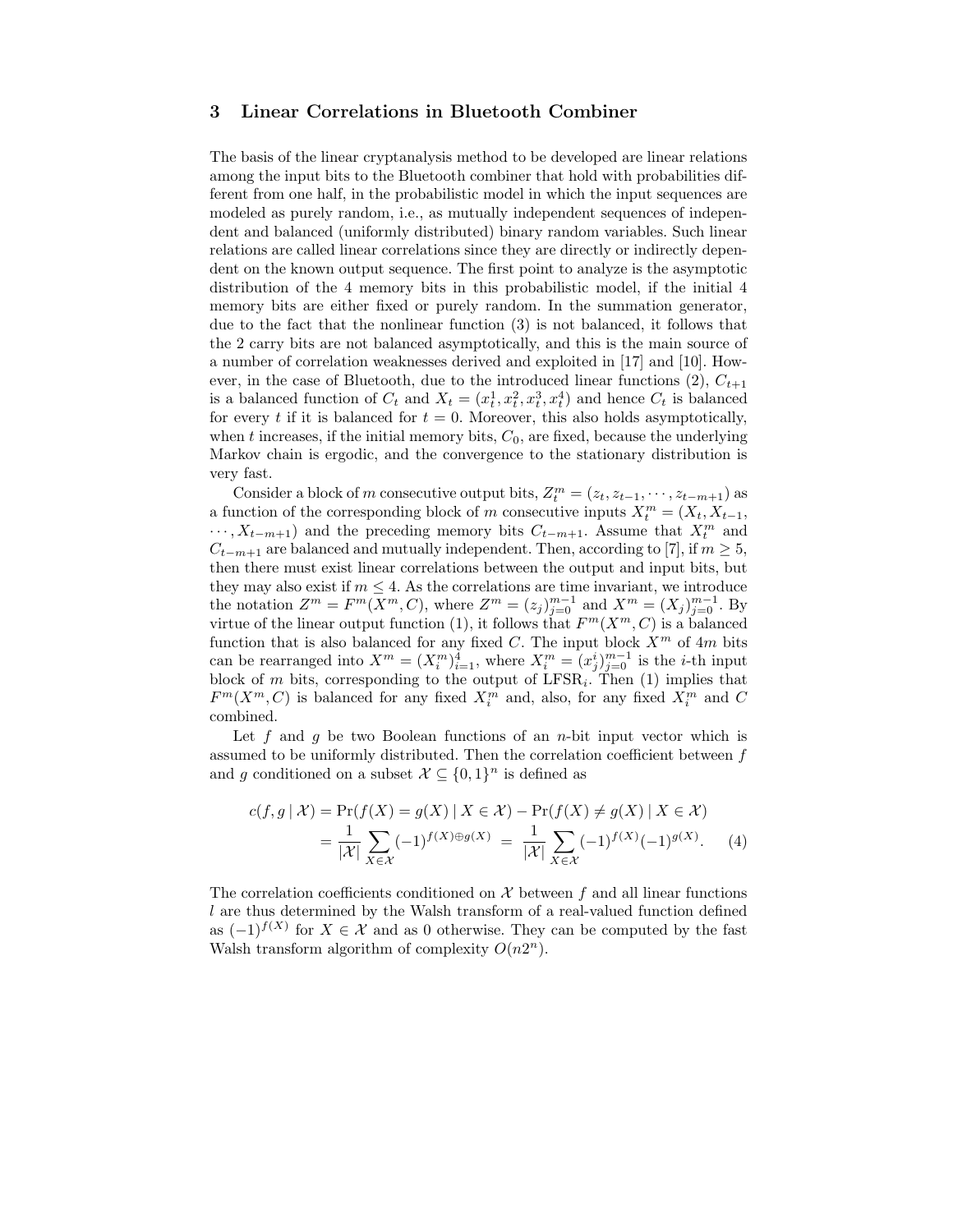All the correlations of interest to be described below correspond to (4) and were feasible to compute exhaustively for  $m \leq 6$ . All significant correlation coefficients were also tested by computer simulations on sufficiently long output sequences. It turns out that for  $m \leq 3$  the correlation coefficients are equal to zero in all the cases. For  $4 \leq m \leq 6$ , it turns out that relatively large absolute values of the correlation coefficients along with the associated input linear functions can be characterized in terms of the underlying conditions. In addition, it also turns out that the Boolean functions specifying the signs of the correlation coefficients have relatively simple characterizations. The Boolean sign function is here defined as  $sign(c) = 0$  for  $c > 0$  and  $sign(c) = 1$  for  $c < 0$ .

#### 3.1 Unconditioned Linear Correlations

The first type of correlations to be considered are the correlations between linear functions of input bits and linear functions of output bits, as introduced in [7]. Namely, let  $\mathbf{W} \cdot X^m = \bigoplus_{i=1}^4 \bigoplus_{j=0}^{m-1} w_{ij} x_j^i$  and  $\mathbf{v} \cdot Z^m = \bigoplus_{j=0}^{m-1} v_j z_j$  denote two such linear functions defined by a matrix  $W$  and a vector  $v$ , respectively. We want to find all **W** and **v** such that the correlation coefficient  $c(\mathbf{W} \cdot X^m, \mathbf{v} \cdot Z^m)$ is relatively large in absolute value. Define the (column) weights of **W** as  $w_j =$  $\sum_{i=1}^{4} w_{ij}$ ,  $0 \le j \le m-1$ . Then the main property, observed in [14], which follows from the symmetry of the combiner output and next-state functions with respect to 4 input variables, is that the correlation coefficient depends on  $\bf{v}$  and only on the weights of **W**, i.e., on the weight vector  $\mathbf{w} = (w_j)_{j=0}^{m-1}$ .

4-bit case There are 96 pairs of input/output linear functions that are mutually correlated, with nonzero correlation coefficients  $\pm 1/16$ . The output and input linear functions respectively have the weight patterns  $(1, v_1, v_2, 1)$  and  $(4, w_1, w_2, 4)$  such that  $(w_1)_2 \neq v_1$ , where  $(w_1)_2 \stackrel{\text{def}}{=} w_1 \mod 2$ . Each of 2 output linear functions with  $v_2 = 0$  is correlated to  $16 = 8 \times 2$  input linear functions with  $w_2 \in \{0, 4\}$ . Each of 2 output linear functions with  $v_2 = 1$  is correlated to  $32 = 8 \times 4$  input linear functions with  $w_2 = 3$ . One of these 96 pairs was theoretically found out in [14]. For all the pairs,

$$
sign(c) = v_1 \oplus (\lfloor w_1/2 \rfloor)_2 \oplus \lfloor w_2/4 \rfloor. \tag{5}
$$

5-bit case There are 8 nonzero correlation coefficients  $\{\pm 25/256, \pm 5/256, \pm 5/256, \pm 5/256, \pm 5/256, \pm 5/256, \pm 5/256, \pm 5/256, \pm 5/256, \pm 5/256, \pm 5/256, \pm 5/256, \pm 5/256, \pm 5/256, \pm 5/256, \pm 5/256, \pm 5/256, \pm 5/256,$  $\pm 1/64, \pm 1/256$ . The largest absolute value is attained by the following 16 pairs of input/output linear functions: each of 2 output linear functions with pattern  $(1, v_1, 1, 1, 1)$  is correlated to 8 input linear functions with weight pattern  $(4, w_1, 4, 4, 4)$  such that  $(w_1)_2 \neq v_1$ . For such pairs, the sign function is given by the first two terms on the right-hand-side of (5).

6-bit case There are 12 nonzero correlation coefficients  $\{\pm 25/256, \pm 25/1024, \pm 25/1024, \pm 25/1024, \pm 25/1024, \pm 25/1024, \pm 25/1024, \pm 25/1024, \pm 25/1024, \pm 25/1024, \pm 25/1024, \pm 25/1024, \pm 25/1024, \pm 25/1024, \pm 25/102$  $\pm 5/256, \pm 5/1024, \pm 1/256, \pm 1/1024$ . The largest absolute value is attained by the following 16 pairs of input/output linear functions: each of 2 output linear functions with pattern  $(1, v_1, 0, 0, 0, 1)$  is correlated to 8 input linear functions with weight pattern  $(4, w_1, 0, 0, 0, 4)$  such that  $(w_1)_2 = v_1$ . For such pairs, the sign function is given by the second term on the right-hand-side of (5).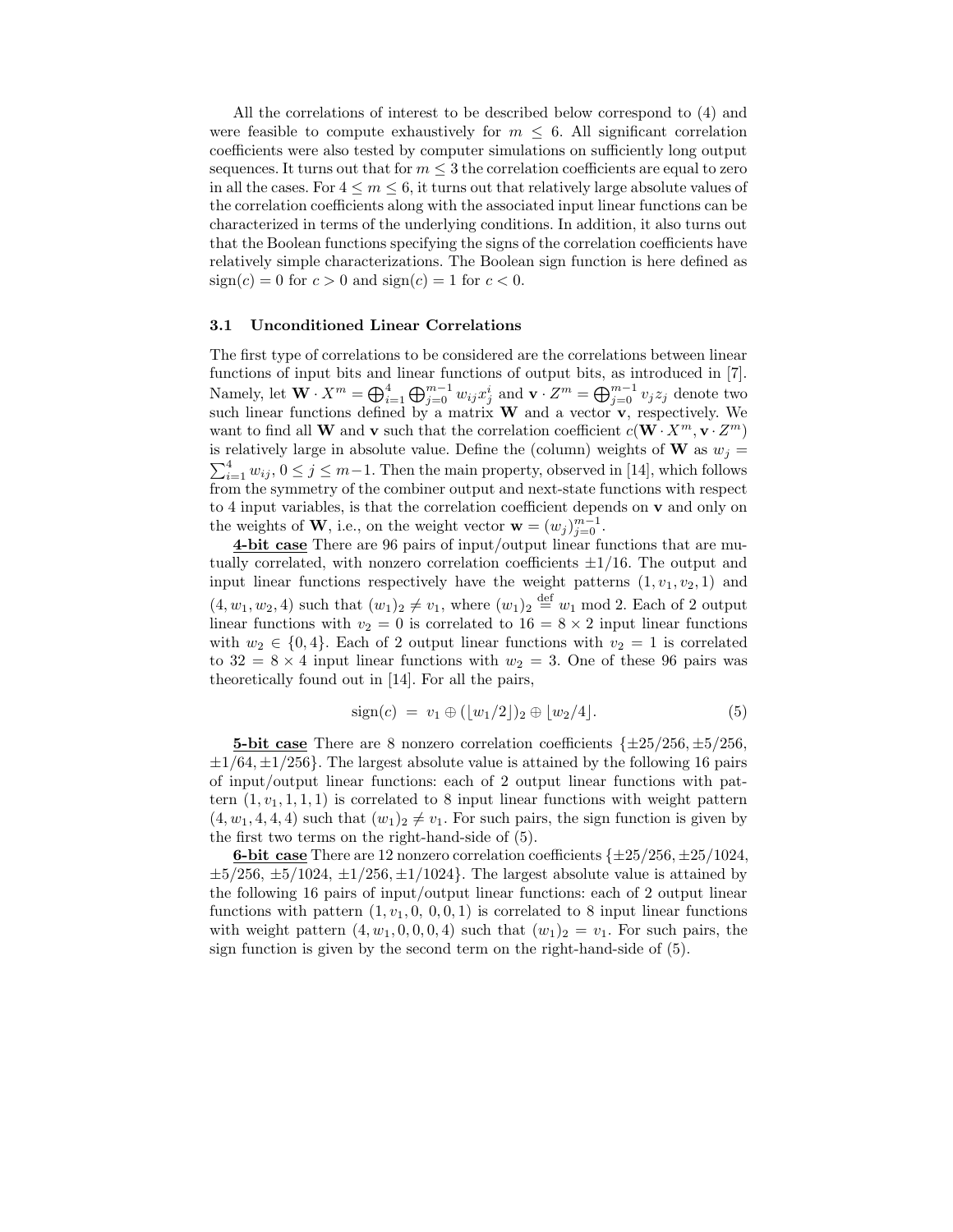#### 3.2 Linear Correlations Conditioned on Output

The second type of correlations to be considered are the correlations between linear functions of input bits and the all-zero function when conditioned on the output bits. Namely, for every output  $Z^m$ , we would like to find all W such that the conditioned correlation coefficient  $c(\mathbf{W}\cdot X^m, 0 \mid F^m(X^m, C) = Z^m)$  is relatively large in absolute value. One can also prove that for any given  $Z^m$ , the conditioned correlation coefficient depends only on the weight vector w. The conditioned correlation coefficients are generally larger than the unconditioned ones, because they fully exploit the information contained in the known output sequence. Recall that  $Z^m = (z_0, z_1, \dots, z_{m-1}).$ 

**4-bit case** For each output value  $Z^4$ , there are 96 input linear functions with nonzero correlation coefficients, equal to  $\pm 1/16$ , with weight pattern  $(4, w_1, w_2, 4)$ where  $w_1$  is arbitrary and  $w_2 \in \{0, 3, 4\}$ . For such functions,

$$
\text{sign}(c) = (1 \oplus z_1)(1 \oplus (w_1)_2) \oplus ([w_1/2])_2 \oplus [w_2/4] \oplus z_0 \oplus z_2(w_2)_2 \oplus z_3. (6)
$$

**5-bit case** For each output value  $Z^5$ , there are 12 nonzero correlation coefficients with 6 different absolute values. The largest absolute value 29/256 is attained by 8 input linear functions with weight pattern  $(4, w_1, 4, 4, 4)$  such that  $(w_1)_2 = z_1$ . The second largest absolute value 21/256 is attained by 8 input linear functions with weight pattern  $(4, w_1, 4, 4, 4)$  such that  $(w_1)_2 \neq z_1$ . For all 16 functions,

$$
sign(c) = (1 \oplus z_1)(1 \oplus (w_1)_2) \oplus ([w_1/2])_2 \oplus z_0 \oplus z_2 \oplus z_3 \oplus z_4. \tag{7}
$$

**6-bit case** For each output value  $Z^6$ , there are 100 nonzero correlation coefficients with 50 different absolute values. Except for the value 83/1024, corresponding to another type of input linear functions, the largest 7 absolute values are attained by exactly 16 input linear functions with weight pattern  $(4, w_1, 0, 0, 0, 4)$  and depend on  $(w_1)_2 \oplus z_1 \oplus z_4$  and  $(z_2, z_4)$  in a way shown in the following table. For such functions,

$$
sign(c) = ([w_1/2])_2 \oplus z_0 \oplus z_1(w_1)_2 \oplus z_5. \tag{8}
$$

| $(w_1)_2$                                                      | $\neg(z_1 \oplus z_4)$ |             |             |             | $z_1 \oplus z_4$ |            |            |    |
|----------------------------------------------------------------|------------------------|-------------|-------------|-------------|------------------|------------|------------|----|
| $(z_2, z_4)  (0,0) (1,1) (1,0) (0,1) (0,0) (1,0) (1,1) (0,1) $ |                        |             |             |             |                  |            |            |    |
| c                                                              | <u>139</u><br>1024     | 129<br>1024 | 119<br>1024 | 113<br>1024 | 79<br>1024       | 79<br>1024 | 73<br>1024 | 69 |

#### 3.3 Linear Correlations Conditioned on Output and One Input

The third type of correlations to be considered are the correlations between linear functions of 3 inputs and the all-zero function when conditioned on the output and one assumed input. More precisely, with the notation  $X_{2-4}^m = (X_i^m)_{i=2}^4$ , let  $\mathbf{W} X^m_{2-4} = \bigoplus_{i=2}^4 \bigoplus_{j=0}^{m-1} w_{ij} x^i_j$  denote such a linear function of 3 inputs. For every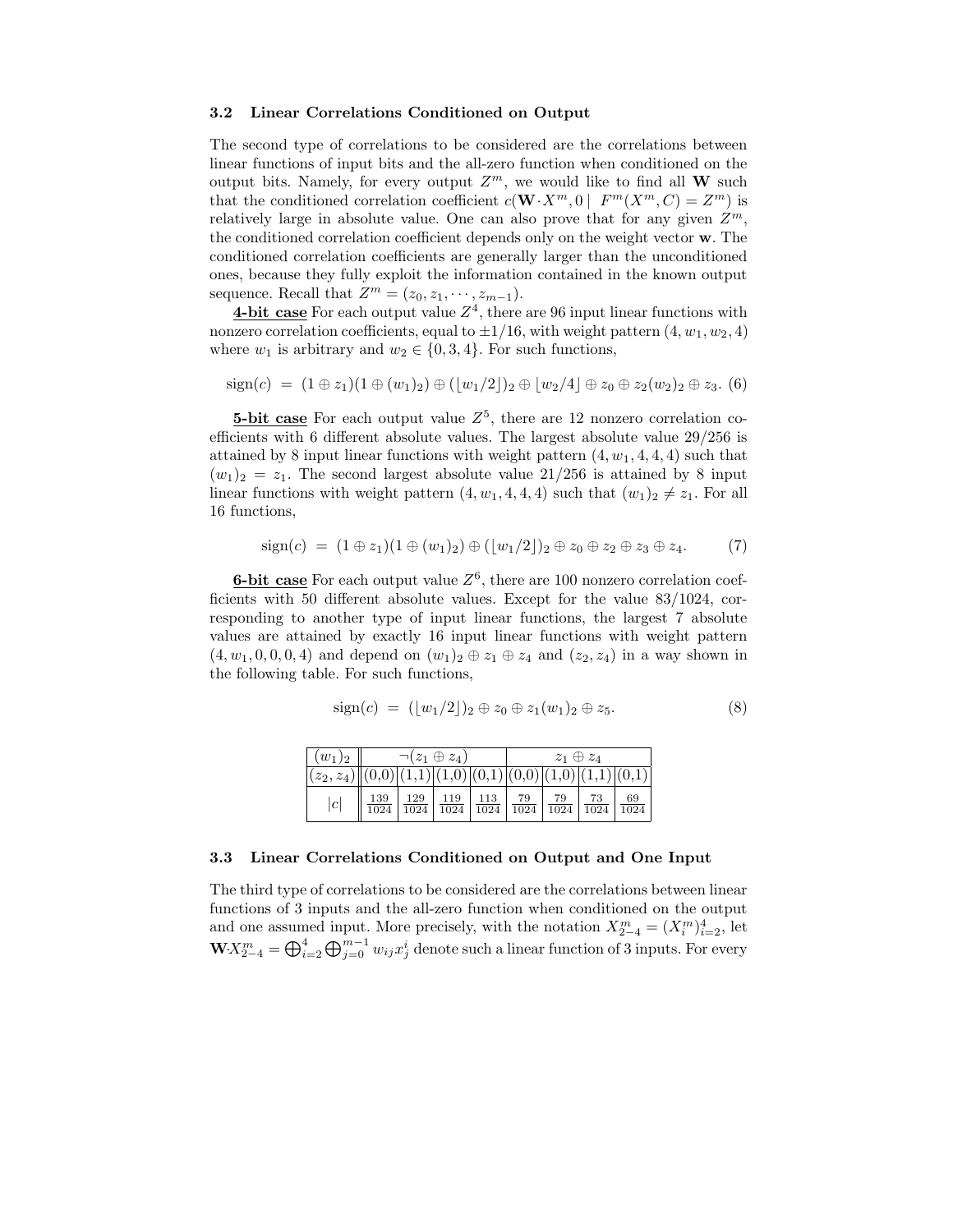assumed input  $X_1^m$  and every possible output  $Z^m$ , we would like to find all **W** such that the conditioned correlation coefficient  $c(\mathbf{W} \cdot X^m_{2-4}, 0 | X^m_1, F^m(X^m, C))$  $Z<sup>m</sup>$ ) is relatively large in absolute value. One can similarly prove that for any assumed  $X_1^m$  and any given  $Z^m$ , the conditioned correlation coefficient depends only on the weight vector  $\mathbf{w} = (w_j)_{j=0}^{m-1}$ , where now  $w_j = \sum_{i=2}^4 w_{ij}$ ,  $0 \le j \le m-1$ 1. These correlation coefficients are generally larger than the ones conditioned only on the output, because of the information provided by one known input. Recall that  $Z^m = (z_0, z_1, \dots, z_{m-1})$  and  $X_1^m = (x_0^1, x_1^1, \dots, x_{m-1}^1)$ .

**4-bit case** For each input value  $X_1^4$ , there are 4 nonzero correlation coefficients  $\pm 1/4$  and  $\pm 1/8$ . The absolute value  $1/4$  is attained by an average of 2 (out of 8) input linear functions with weight pattern  $(3, w_1, 3, 3)$  such that  $z_2 \neq x_2^1$ and  $(w_1)_2 \neq z_1 \oplus x_1^1$ . For such functions,

$$
\text{sign}(c) = 1 \oplus \lfloor w_1/2 \rfloor \oplus z_0 \oplus z_3 \oplus x_0 \oplus x_1 \oplus x_2 \oplus x_3 \oplus z_1 x_1. \tag{9}
$$

The absolute value  $1/8$  is attained for every output value  $Z<sup>4</sup>$  by 16 (out of 32) input linear functions with weight pattern  $(3, w_1, w_2, 3)$  such that  $(w_1)_2 \neq z_1 \oplus x_1^1$ and  $(w_2)_2 = 0$ . For such functions,

$$
\text{sign}(c) = \lfloor w_1/2 \rfloor \oplus z_0 \oplus z_2 \lfloor w_2/2 \rfloor \oplus z_3 \oplus x_0 \oplus x_1 \oplus x_2 \lfloor w_2/2 \rfloor \oplus x_3 \oplus z_1x_1. \tag{10}
$$

So, per each  $X_1^4$  and  $Z^4$ ,  $|c| = 1/4$  is on average attained by 2 out of 8 input linear functions and  $|c| = 1/8$  is attained by 16 out of 32 input linear functions.

**5-bit case** For each input value  $X_1^5$ , there are 12 nonzero correlation coefficients with 6 different absolute values. The largest 3 absolute values are attained for every output value  $Z^5$  by 4 (out of 8) input linear functions with weight pattern  $(3, w_1, 3, 3, 3)$  such that  $(w_1)_2 \neq z_1 \oplus x_1^1$ . The dependence of  $|c|$  on  $(X_1^5, Z^5)$ along with the average number  $\alpha$  of the corresponding input linear functions are shown in the following table. For the remaining 4 input linear functions such that  $(w_1)_2 = z_1 \oplus x_1^1$ ,  $|c| = 1/32$  for every  $(X_1^5, Z^5)$ . For all 8 functions,

$$
\text{sign}(c) = 1 \oplus \lfloor w_1/2 \rfloor \oplus (w_1)_2 \oplus z_0 \oplus z_1 \oplus z_1(w_1)_2 \oplus z_2 \oplus z_3 \oplus z_4
$$
  

$$
\oplus x_0 \oplus x_1(w_1)_2 \oplus x_2 \oplus x_3 \oplus x_4 \oplus z_1x_1. \tag{11}
$$

|                               | $ c $ $\alpha$ $(z_2 \oplus x_2^1, z_3 \oplus x_3^1)$ |
|-------------------------------|-------------------------------------------------------|
| 9/32 1                        | (0.0)                                                 |
| $3\overline{7}16\overline{2}$ | $(0,1)$ or $(1,0)$                                    |
|                               | (11)                                                  |

**6-bit case** For each input value  $X_1^6$ , there are 50 nonzero correlation coefficients with 25 different absolute values. The most significant absolute values are attained by 4 (out of 8) input linear functions with weight pattern  $(3, w_1, 0, 0, 0, 3)$  such that  $(w_1)_2 = z_1 \oplus x_1^1$ , but some large absolute values are also achieved by the remaining 4 input linear functions such that  $(w_1)_2 \neq z_1 \oplus x_1^1$ .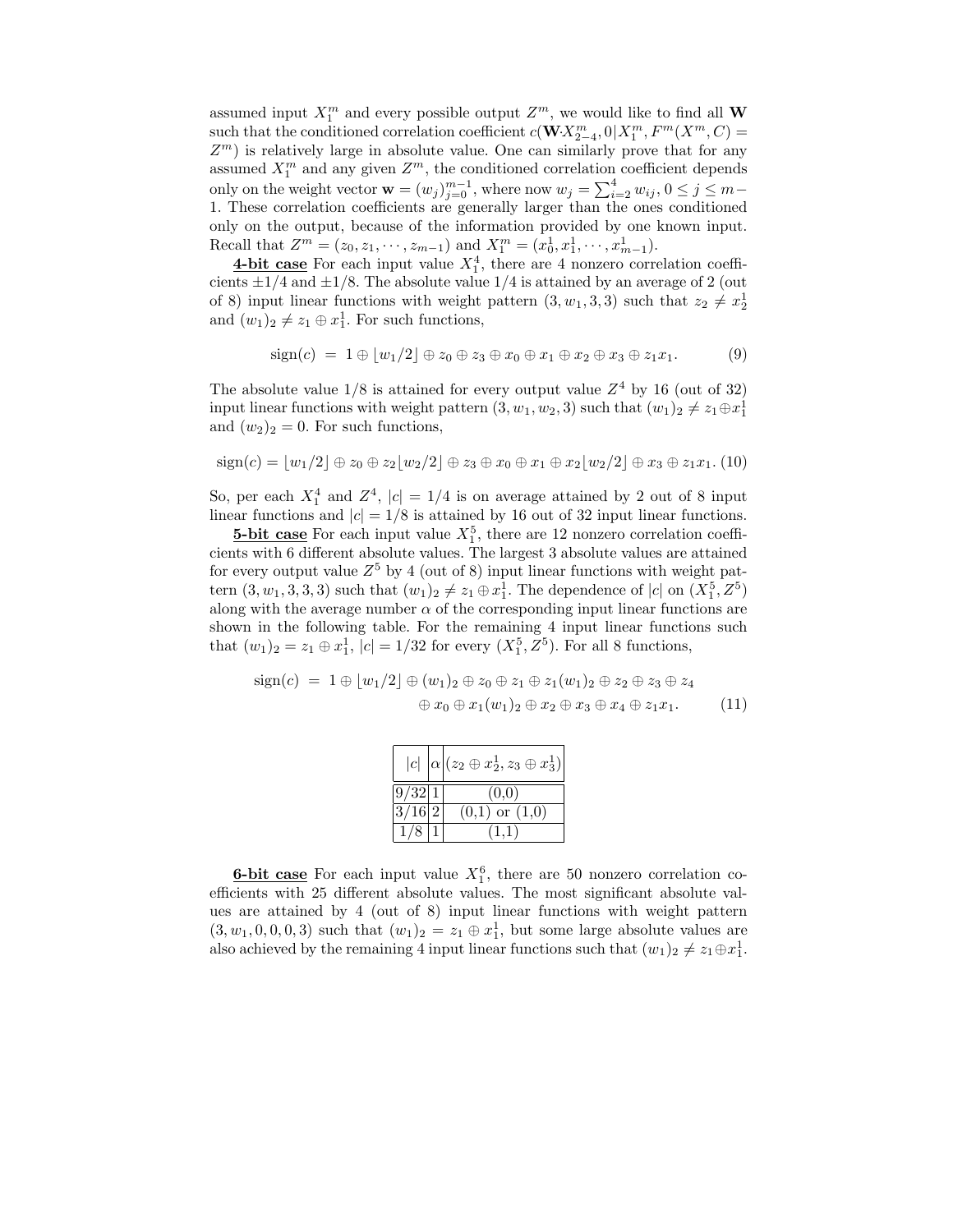For all 8 functions,

$$
sign(c) = (w_1)_2 \oplus [w_1/2] \oplus z_0 \oplus z_1 \oplus z_1(w_1)_2 \oplus z_5 \oplus x_0 \oplus x_1(w_1)_2 \oplus x_2(w_1)_2
$$
  

$$
\oplus x_4(w_1)_2 \oplus x_5 \oplus z_1x_1 \oplus z_1x_2 \oplus z_1x_4 \oplus z_4x_2(w_1)_2 \oplus z_4x_4(w_1)_2 \oplus x_1x_2 \oplus x_1x_4
$$
  

$$
\oplus x_2x_4(w_1)_2 \oplus z_1z_4x_2 \oplus z_1z_4x_4 \oplus z_1x_2x_4 \oplus z_4x_1x_2 \oplus z_4x_1x_4 \oplus x_1x_2x_4.
$$
 (12)

The dependence of |c| on  $(X_1^6, Z^6)$  along with the average number  $\alpha$  of the corresponding input linear functions are shown in the following table for  $|c| > 1/8$ and an average number 4.125 of such functions. For an average number 3.875 of remaining input linear functions,  $|c| < 1/8$ . The displayed 7 values along with 21/128 and 19/128, corresponding to other input linear functions, are the largest possible.

| c      | $\alpha$ | <b>CONDITIONS</b>                                                                                                                               | <b>FUNCTIONS</b>                |
|--------|----------|-------------------------------------------------------------------------------------------------------------------------------------------------|---------------------------------|
| 9/32   |          | $z_2 = x_2, z_4 = x_4$                                                                                                                          | $(w_1)_2 = z_1 \oplus x_1^2$    |
| 13/64  |          | $z_2 = x_2^{\star}, z_4 \neq x_4^{\star} = 1$                                                                                                   | $(w_1)_2 = z_1 \oplus x_1^2$    |
| 3/16   | 9/8      | $z_2 \neq x_2^1$ , $(z_4 = x_4^1 \text{ or } z_4 \neq x_4^1 = x_2^1 = 1, z_3 = x_3^1)$                                                          | $(w_1)_2 = z_1 \oplus x_1^2$    |
|        |          | $11/64$ $5/8$ $z_4 \neq x_4^1$ , $(z_2 = x_2^1, x_4^1 = 0 \text{ or } z_2 \neq x_2^1 = x_4^1 = 1, z_3 \neq x_3^1$ $ (w_1)_2 = z_1 \oplus x_1^1$ |                                 |
| 5/32   |          | $z_2 \neq x_2^1, z_4 \neq x_4^1, x_2^1 = x_4^1 = 0, z_3 = x_3^1$                                                                                | $(w_1)_2 = z_1 \oplus x_1^2$    |
| 9/64   | 5/8      | $z_2 \neq x_2^1, z_4 \neq x_4^1, x_2^1 = x_4^1 = 0, z_3 \neq x_3^1$                                                                             | $(w_1)_2 = z_1 \oplus x_1^2$    |
|        |          | $z_4 \neq x_4^1, z_2 = x_2^1, z_3 = x_3^1$                                                                                                      | $(w_1)_2 \neq z_1 \oplus x_1^2$ |
| 17/128 |          | $z_4 \neq x_4^1, z_2 \neq x_2^1 = x_4^1 = 1, z_3 = x_3^1$                                                                                       | $(w_1)_2 \neq z_1 \oplus x_1^2$ |

# Linear Iterative Cryptanalysis of Keystream Generator

The objective of the linear cryptanalysis of the Bluetooth keystream generator is to reconstruct 128 bits of the LFSR initial states from a given segment of the keystream sequence of length at most 2745 bits, by using the linear correlations described in Section 3. Accordingly, the starting point of the cryptanalysis is a set of linear equations in the initial state bits which hold with probabilities different from one half. The aim is to find a solution to this system that is consistent with the given probabilities.

#### 4.1 Solving Approximate Linear Systems

Let  $\mathbf{x} = (x_j)_{j=1}^k$  be a vector of k binary variables and let  $\mathbf{y} = (y_i)_{i=1}^n$  be a vector of n,  $n \geq k$ , binary variables that are defined as linear functions of **x**, that is,  $y_i = l_i(\mathbf{x}), 1 \leq i \leq n$ . In matrix notation,  $\mathbf{y} = \mathbf{G}^T \mathbf{x}$ , where **G** is an  $k \times n$  matrix whose columns correspond to linear functions  $l_i$ , and vectors are represented as one-column matrices. It is assumed that  $G$  has full rank  $k$  (linearly independent rows), which means that the linear transform defined by  $\mathbf{G}^{\mathrm{T}}$  is injective, so that y uniquely determines x.

It is further assumed that y is known only probabilistically, in terms of the marginal probabilities  $Pr(y_i = 0) = p_i, 1 \le i \le n$ . More precisely, a probabilistic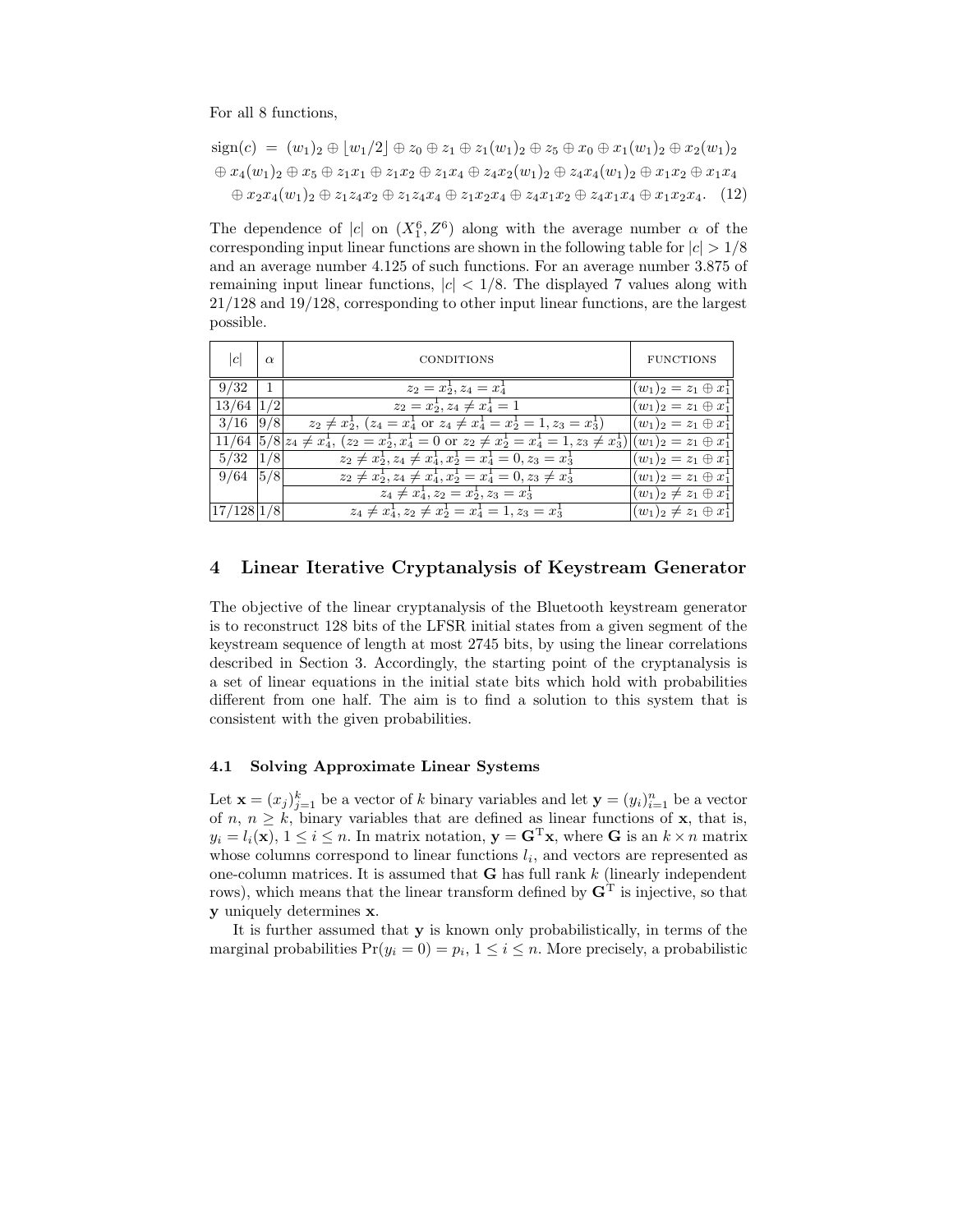model is assumed in which the variables  $y_i$ ,  $1 \le i \le n$ , are mutually independent. Since in this case they can take arbitrary values, define an event  $\mathcal L$  that y belongs to the range of the linear transform determined by  $\mathbf{G}^{\mathrm{T}}$ , i.e., that  $y_i$  are linearly dependent according to  $\mathbf{G}^{\mathrm{T}}$ , i.e., that the linear system  $\mathbf{y} = \mathbf{G}^{\mathrm{T}}\mathbf{x}$  has a (unique) solution in x. Now, in this model the most likely solution to the linear system is the one that maximizes the conditioned block probability

$$
\Pr(\mathbf{x}|\mathcal{L}) = \Pr(\mathbf{y} = \mathbf{G}^{\mathrm{T}}\mathbf{x}|\mathcal{L}) \n= \frac{\Pr(\mathbf{y} = \mathbf{G}^{\mathrm{T}}\mathbf{x})}{\Pr(\mathcal{L})} = \frac{1}{\Pr(\mathcal{L})} \prod_{i=1}^{n} p_i^{1-l_i(\mathbf{x})} (1-p_i)^{l_i(\mathbf{x})}.
$$
\n(13)

It follows that  $Pr(\mathcal{L}) = \sum_{\mathbf{x} \in \{0,1\}^k} \prod_{i=1}^n p_i^{1-l_i(\mathbf{x})} (1-p_i)^{l_i(\mathbf{x})}$ . Of course,  $2^k$  steps are required to find the solution.

The problem is in fact directly related to a decoding problem for the binary linear  $(n, k)$  block code C with a generator matrix **G** on a time-varying memoryless binary symmetric channel (BSC) with error probabilities  $1-p_i, 1 \leq i \leq n$ . Namely, in a probabilistic model in which the codewords are equiprobable, if the all-zero word is observed at the output of this BSC, then the posterior probability of an information word  $\bf{x}$  is the same as the conditioned probability (13). However, our model is more appropriate as it directly deals with the problem considered and as such does not involve any communication channel (e.g., symmetry is not needed).

Another approach is to find a solution that maximizes each of the conditioned bit probabilities  $Pr(x_i | \mathcal{L}), 1 \leq j \leq k$ . This requires only k steps, but such probabilities have to be computed, and that requires  $2^{n-k}$  steps if the well-known Hartmann-Rudolph algorithm [13] is applied. For linear codes, this algorithm minimizes the decoding error probability for individual symbols rather than blocks of symbols. It can also be used for computing the conditioned bit probabilities  $\hat{p}_i = \Pr(y_i = 0|\mathcal{L}), 1 \leq i \leq n$ , which are important for iterative algorithms. In our problem,  $k$  is large and the probabilities  $p_i$  are rather close to one half, so that the decision error probabilities can be small only if  $n-k$  is also large. Therefore, the Hartmann-Rudolph algorithm is computationally infeasible and numerical approximations are required.

Let  $H$  denote a parity-check matrix of the code  $C$ , i.e., a generator matrix of its dual code  $C^d$ . **H** is an  $(n - k) \times n$  matrix of full rank  $n - k$  such that  $\mathbf{H} \mathbf{G}^{\mathrm{T}} = \mathbf{0}$ . Recall that  $C^{\mathrm{d}}$  is a binary linear  $(n, n - k)$  code consisting of all the binary vectors  $\mathbf{v} = (v_i)_{i=1}^n$  that are orthogonal to each codeword y from C  $(\mathbf{v} \cdot \mathbf{y} = v_1y_1 \oplus \cdots \oplus v_ny_n = 0)$ . The dual codewords represent the linear relations among the codeword bits and are hence called the parity checks. Instead of taking into account all  $2^{n-k}$  parity checks as in the Hartmann-Rudolph algorithm, one can only consider numerically more important parity checks having a relatively low weight, which is defined as the number of nonzero terms minus one.

Let  $V_i$  be a set of parity checks **v** involving the *i*-th codeword bit  $y_i$ , i.e., such that  $v_i = 1$ . Let  $c_i = 2p_i - 1$  and  $\hat{c}_i = 2\hat{p}_i - 1$  denote the corresponding unconditioned and conditioned correlation coefficients of  $y_i$ , respectively. Then,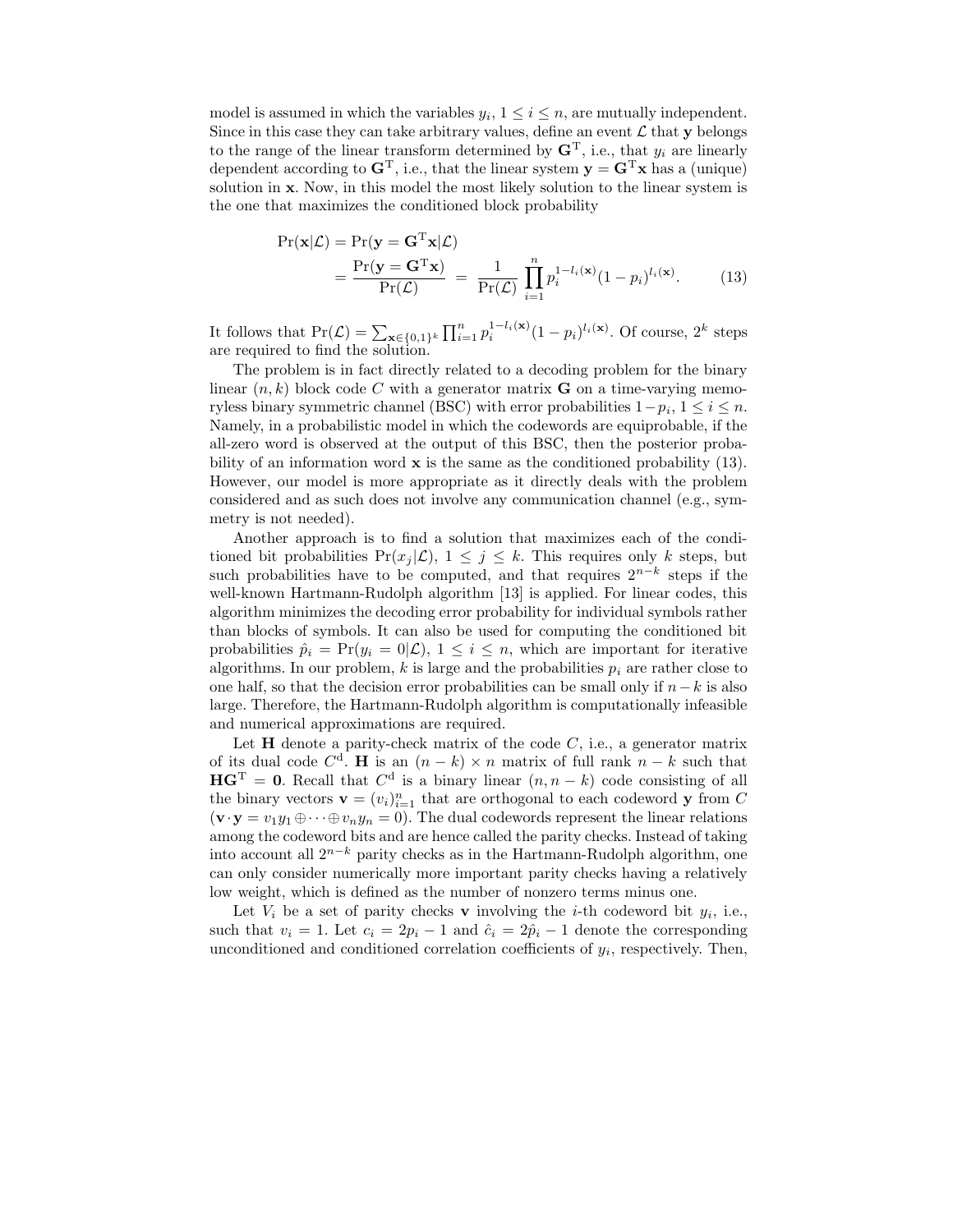according to [11], we get an approximate expression

$$
\hat{c}_i = /c_i + \sum_{\mathbf{v} \in V_i} \prod_{j=1, j \neq i}^n c_j / \tag{14}
$$

where the clipping function  $/(\cdot)/$  ensures that  $|\hat{c}_i| \leq 1$ . Interestingly, this expression can also be obtained as the limit form, when all  $c_i$  tend to zero, of the well-known expression (e.g., see [18])

$$
\frac{1-\hat{c}_i}{1+\hat{c}_i} = \frac{1-c_i}{1+c_i} \prod_{\mathbf{v}\in V_i} \frac{1-\prod_{j=1}^n v_j = 1, j\neq i} \frac{c_j}{1+\prod_{j=1}^n v_j = 1, j\neq i} \frac{c_j}{c_j} \tag{15}
$$

which is used if the parity checks from each  $V_i$  are orthogonal, that is, if the  $i$ -th bit is the only bit that they share in common. Expression  $(14)$  appears to be more appropriate as the orthogonality is not required. In both expressions, the product term  $\prod_{j=1}^n y_{j=1,j\neq i} c_j$  represents the correlation coefficient of the binary sum of all the bits  $y_j$  other than  $y_i$  from the parity check **v** involving  $y_i$ . The absolute value of this correlation coefficient is a measure of information about  $y_i$  contained in the considered parity check v. Accordingly, low-weight parity checks are more informative than the others.

The most effective way is to use (14) iteratively, in each iteration improving the conditioned correlation coefficients  $\hat{c}_i$ . The iterations are useful because (14) is only an approximate expression and because hard decisions based on conditioned bit probabilities generally do not result in codewords. Instead of directly recycling (14), by substituting  $\hat{c}_i$  from the current iteration for  $c_i$  in the next iteration (e.g., see [16]), one can also use a more sophisticated and more effective belief propagation recycling [6] (e.g., see [15], [5], and [11]). According to both experimental and theoretical [11] arguments, the correlation coefficients will converge in a relatively small number of iterations to values  $\pm 1$  for most coordinates, and, in the case of success, the final hard decisions on individual bits will result in a binary word at a small Hamming distance from a codeword. A simple, information set decoding technique will then yield this codeword along with the corresponding information word  $x$ , which is the desired solution to the approximate linear system under consideration.

It is important to point out the conditions for success for both the approaches described above. In accordance with the capacity argument, the decision error probability of the block-based approach using (13) can be made arbitrarily close to zero if

$$
\sum_{i=1}^{n} c_i^2 \ge k. \tag{16}
$$

This means that we can reliably distinguish a correct solution from the remaining  $2<sup>k</sup> - 1$  incorrect solutions if (16) is satisfied. On the other hand, provided that  $|c_i| = c, 1 \le i \le n$ , it is theoretically argued in [11] that the average bitdecision error probability of the iterative approach using (14) will be close to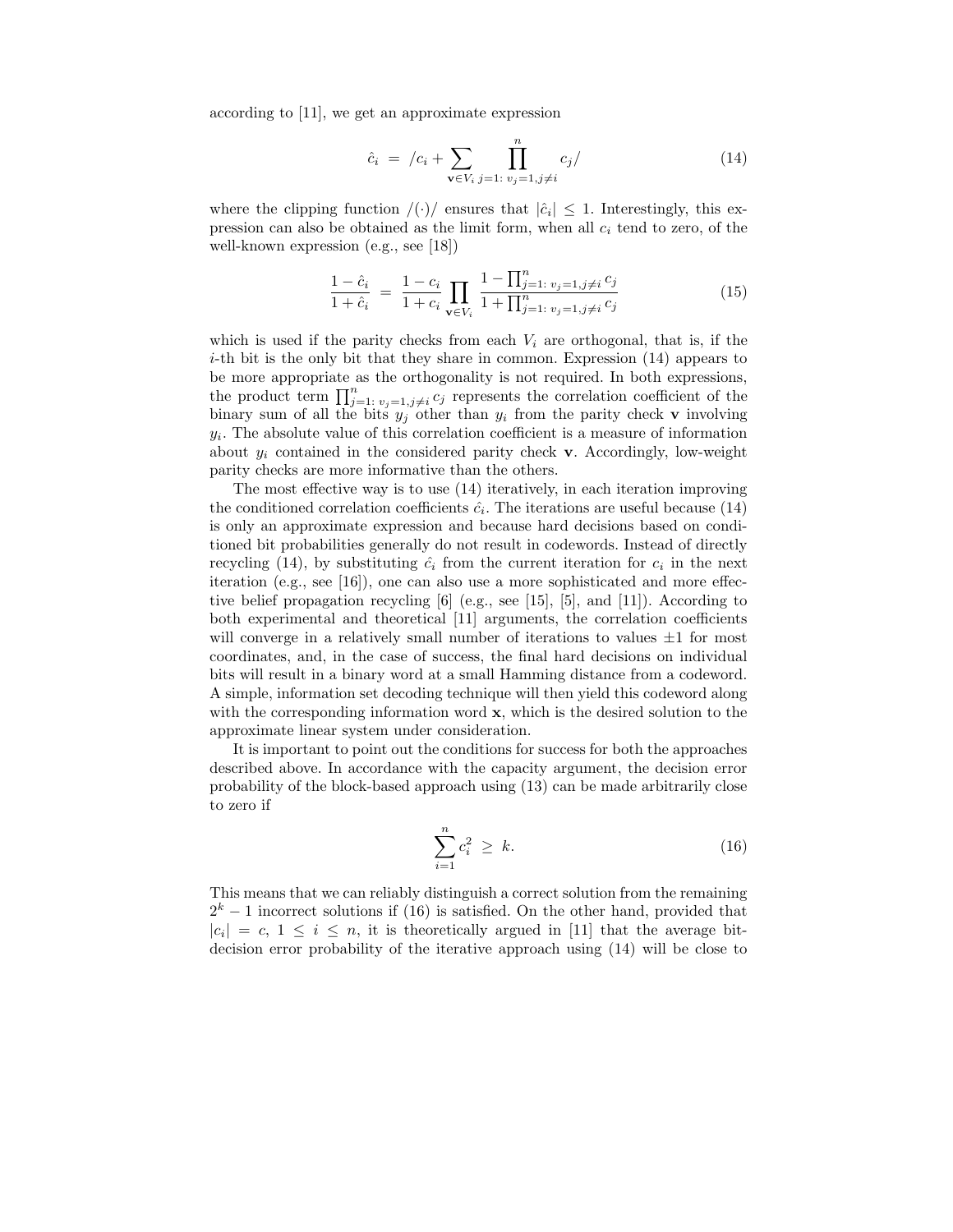zero if  $\sum_{w} M_{w} c^{w-1} > 1$ , where  $M_{w}$  is the average number per bit of the parity checks of weight  $w$  that are used in  $(14)$ . In the limit, when  $c$  tends to zero, this condition coincides with the similar condition from [18] corresponding to (15) which is both theoretically derived and experimentally verified (see also [2]). Anyway, both conditions are also supported by numerous experimental results on fast correlation attacks on regularly clocked LFSR's (e.g., see [10]).

We will work with a stronger condition, resulting in higher complexity estimates,

$$
\sum_{w} M_w c^w \ge 1 \tag{17}
$$

where the exponent  $w - 1$  is conservatively replaced by w. The new condition can be given another interpretation, directly in terms of (14) or (15). Namely, if we assume that  $M_w$  is exactly the number of parity checks of weight w that are used for the  $i$ -th bit, then  $(14)$  reduces to

$$
\hat{c}_i = /c_i + \sum_{w} (m_w^+ - m_w^-)c^w / \tag{18}
$$

where  $m_w^+$  and  $m_w^-$  denote the numbers of parity checks of weight w with the positive and negative sign of the product, respectively. Now, if  $y_i = 0$  or  $y_i = 1$ , then the expected value of  $m_w^+ - m_w^-$  is equal to  $+ M_w c^w$  or  $- M_w c^w$ , respectively. So, the contribution of the parity checks of weight  $w$  can be regarded (statistically) significant for the iterative process to converge to the most likely (correct) values of  $y_i$  for each  $1 \leq i \leq n$  if  $M_w c^w \geq 1$ . Accordingly, by combining the contributions of parity checks of different weights we get the condition (17). This condition demonstrates the significant advantage of iterative over one-step algorithms which when applied to individual bits, in light of (16), will be successful if  $\sum_{w} M_{w} c^{2w} \geq 1$ .

#### 4.2 Application to Bluetooth

The main approach to be pursued here is one in which the initial state of the shortest LFSR,  $LFSR_1$ , is guessed, so that linear correlations conditioned on both the output and one input can be utilized. This is needed in order to minimize the precomputation complexity to be given below. Let  $n = \alpha n_0$  be the number of linear equations chosen out of those resulting from the 4-bit, 5-bit, and 6-bit linear correlations described in Section 3. Here,  $\alpha$  is the average number of chosen equations per output bit and  $n_0 = 2740$  is the maximum number of output bits that can be used if 6-bit linear correlations are exploited. For each output bit, the average number of  $\alpha$  equations are chosen from a possibly larger set of  $\beta = \gamma \alpha$ equations that is independent of the observed 6-bit output segment and of the known 6-bit input segment resulting from the guessed initial state of  $LFSR<sub>1</sub>$ . By expressing each LFSR bit involved as a linear function of the initial state bits, each obtained linear equation becomes a linear equation in the unknown 103=128-25 initial state bits of all the LFSR's but the shortest.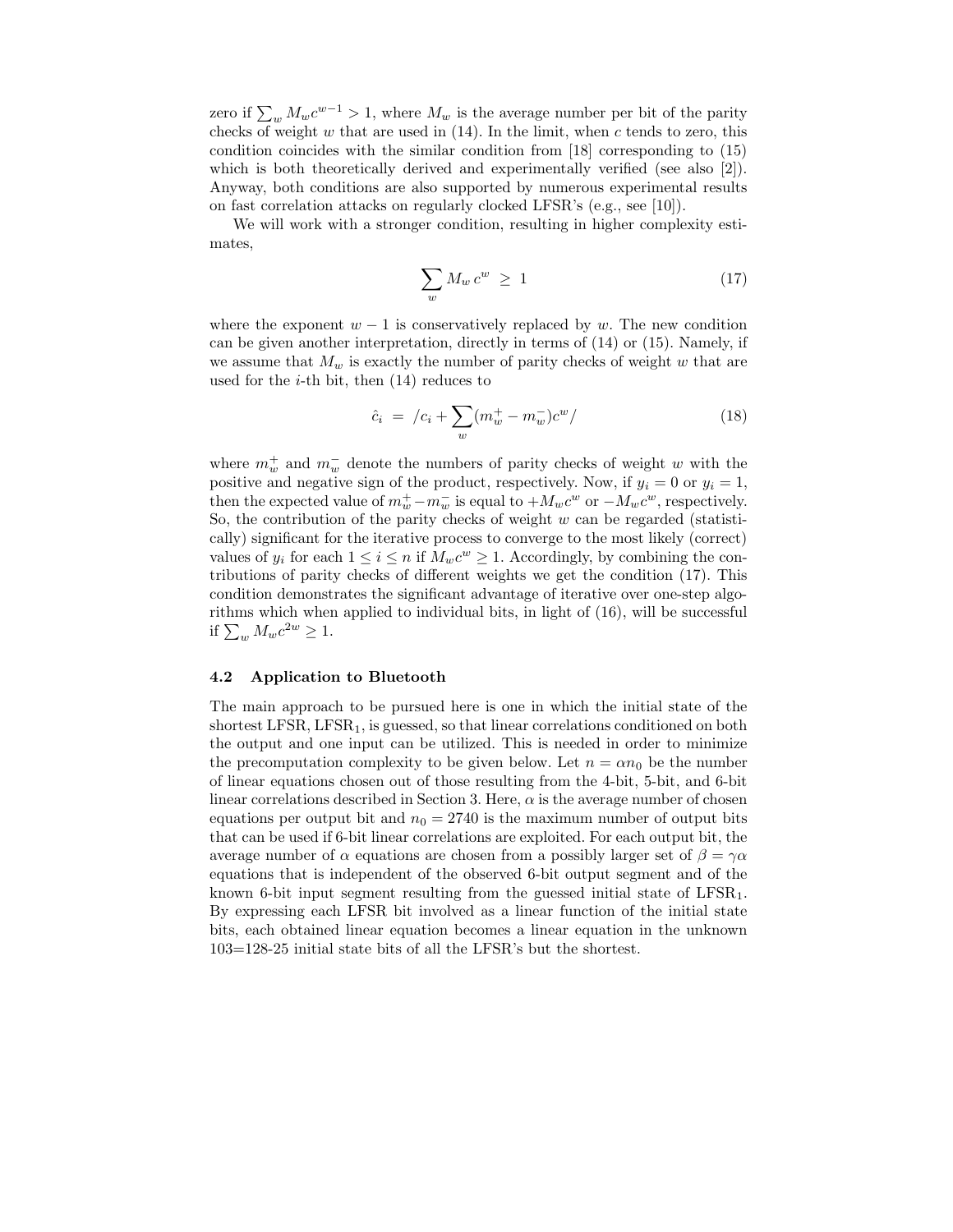The correlation coefficients associated with these linear equations depend on the known output segment, of maximal length 2745 bits, and on the guessed input segment of the same length. According to Section 3, the linear equations can be grouped in several types corresponding to 4-bit, 5-bit, and 6-bit linear correlations. For each such group, there are several absolute values of the correlation coefficients, each appearing with a given probability. Altogether, let the absolute value  $\mu_j$  appear with probability  $\nu_j$ , where  $\nu_j = \alpha_j/\alpha$  and  $\alpha_j$  is the average number of linear equations with the absolute value of the correlation coefficient equal to  $\mu_i$ . For each output bit, the equations chosen and the absolute values and the signs of the associated correlation coefficients depend on the known output and guessed input. Two average values of the correlation coefficient magnitudes are important for measuring the success of the linear cryptanalysis to be applied. One, which is related to the iterative bit-based approach and (14) and (17), is the weighted geometric mean  $\mu = \prod_j \mu_j^{\nu_j}$ . Note that  $\mu \leq \bar{\mu} = \sum_j \nu_j \mu_j$ . The other, which is related to the block-based approach and  $(16)$ , is the expected value of the squares  $\bar{\mu}^2 = \sum_j \nu_j \mu_j^2$ .

For the iterative approach, it is necessary to find the linear dependencies among the obtained linear equations (codeword bits) that involve only a relatively small number of linear equations, that is, to determine the corresponding low-weight parity checks. The weights to be used should result in numbers of parity checks that should be sufficient for success according to the condition (17). The number of parity checks of a given weight, w, per codeword bit is a characteristic of the produced linear system (linear code), which depends on the observed output and one guessed input, and can be modeled by assuming that the system is randomly generated as the expected value

$$
M_w = 2^{-103} \binom{n-1}{w} \approx 2^{-103} \frac{n^w}{w!}
$$
 (19)

where the approximation error is negligible if  $w \ll n$ .

Consequently, if we utilize all the parity checks of weight at most  $w$ , the success condition (17), with the geometric mean of the correlation coefficient magnitudes, becomes

$$
\sum_{j=2}^{w} \frac{n^j}{j!} \mu^j \ge 2^{103} \tag{20}
$$

(parity checks of weight 1 are impossible for the problem considered). As the term with the maximal weight,  $w$ , is dominant, we finally get the condition

$$
w(\log_2 n_0 + \log_2 \alpha - \log_2 \frac{1}{\mu}) \ge 103 + \log_2 w! \tag{21}
$$

which can be solved numerically to give the minimal required weight  $w$ . This condition is conservative because we neglected the contribution of terms with weight lower than w and because  $M_w$  is expected to be larger than (19) due to the specific structure of the obtained linear equations for the Bluetooth keystream generator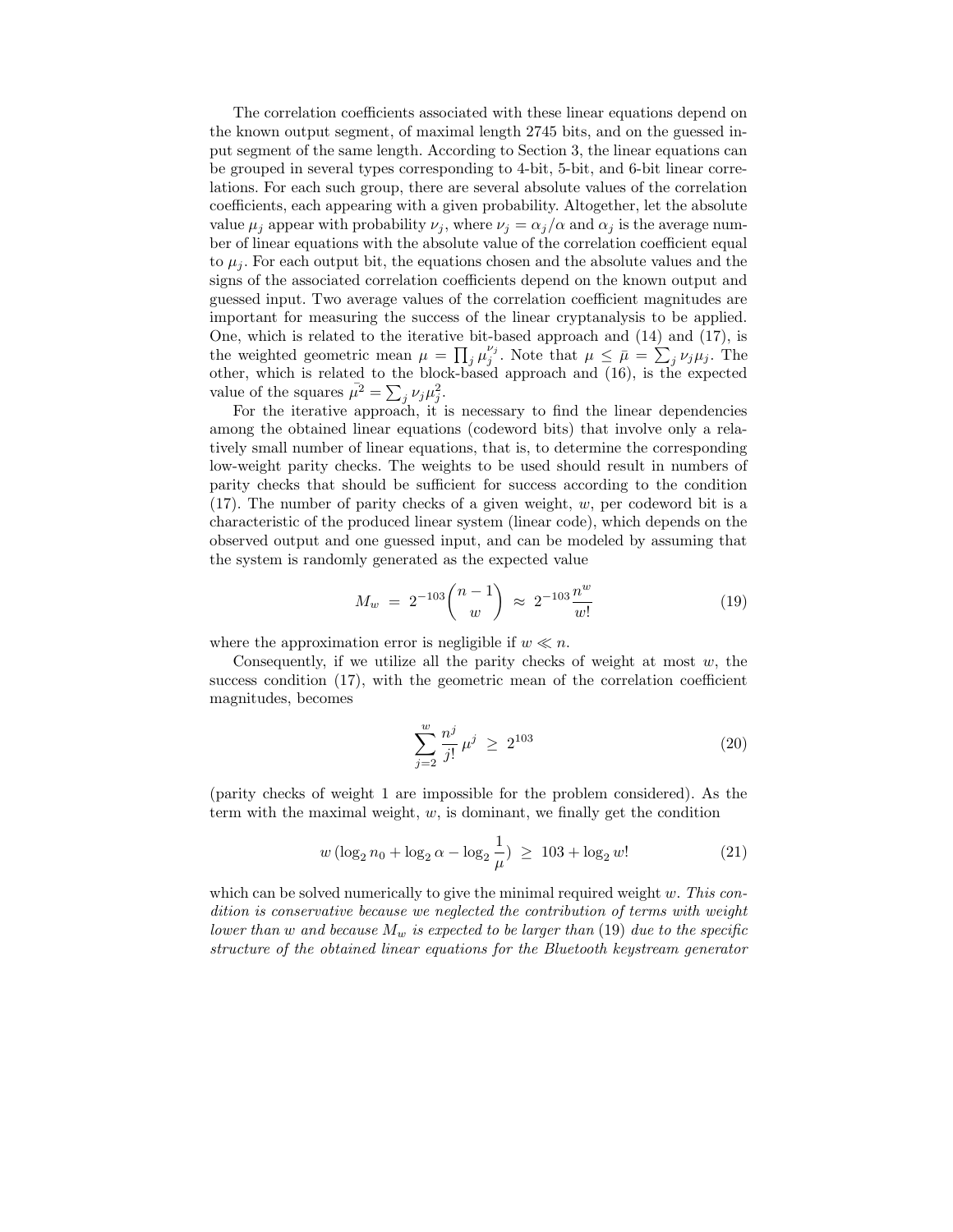(i.e., each parity check gives rise to more parity checks through appropriate phase shifts).

As the iterative algorithm has to be run for each of  $2^{25}$  guesses about the  $LFSR<sub>1</sub>$  initial state, its complexity can be expressed as

$$
C = 2^{25} \cdot n \cdot \frac{1}{\mu^w} = 2^{25 + \log_2 n_0 + \log_2 \alpha + w \log_2 \frac{1}{\mu}}
$$
 (22)

where a computational step consists of all the computations per bit for a number of iterations, which on average is not greater than about 10. In each iteration, the computations are predominantly determined by the number of real multiplications needed to compute (14) for every bit and for parity checks of weight w. This number is given as  $3n/\mu^w$ , in view of a simple fact that only  $3(w-1)$ real multiplications are needed to compute all  $w + 1$  products of w elements out of a set of  $w+1$  elements. Accordingly, a computational step approximately consists of at most 30 real multiplications, where an 8-bit precision will suffice. As a real product of two 8-bit words can be performed by an average of 3 real additions, each requiring about  $8 \cdot 3 = 24$  binary operations, the step consists of about 2160 binary operations. This is comparable with one step of the exhaustive search method which consists of about  $128 \cdot 15 = 1920$  binary operations.

The next point to be explained is how to generate all the parity checks of weight at most w for a possibly larger set of  $\gamma n$  linear equations. This can be done in precomputation time, by computing and sorting all the linear combinations of  $\lceil (w+1)/2 \rceil$  linear equations, altogether about  $(\gamma n)^{\lceil (w+1)/2 \rceil}/\lceil (w+1)/2 \rceil$ ! of them. The matches obtained by sorting directly give all the linear combinations of at most  $2[(w + 1)/2]$  linear equations that evaluate to zero identically (e.g., see [8]). More precisely, we have to sort out only

$$
D \approx \frac{\gamma^{\lceil (w+1)/2 \rceil}}{\lceil (w+1)/2 \rceil!} \left( 2^{103/w} (w!)^{1/w} \frac{1}{\mu} \right)^{\lceil (w+1)/2 \rceil} \approx \frac{(w!)^{\lceil (w+1)/2 \rceil/w}}{\lceil (w+1)/2 \rceil!} 2^{103 \lceil (w+1)/2 \rceil / w + \lceil (w+1)/2 \rceil (\log_2 \gamma + \log_2 \frac{1}{\mu})} \tag{23}
$$

randomly chosen linear combinations, represented as 103-bit words. The total obtained number of matches per bit, i.e., the total number of parity checks per each equation is then  $\gamma^{w}/\mu^{w}$ . They are all stored as the final result of precomputation.

Now, given an output segment and each guessed input, we have to filter  $1/\mu^w$ parity checks out of a set of  $\gamma^w/\mu^w$  collected parity checks, for each of n linear equations. If  $\gamma > 1$ , then  $\gamma^{w}/\mu^{w}$  parity checks can be sorted out, with respect to  $n_0$  bit positions and  $\beta$  indexes of linear equations per each bit position, so that the filtering takes only about  $1/\mu^w$  steps. The complexity of filtering is then given by (22), but the corresponding step complexity is negligible in comparison with one of the iterative algorithm.

After the iterative algorithm has converged to probabilities close to 0 or 1, if the guess about the  $LFSR<sub>1</sub>$  initial state was correct, then the 103 bits of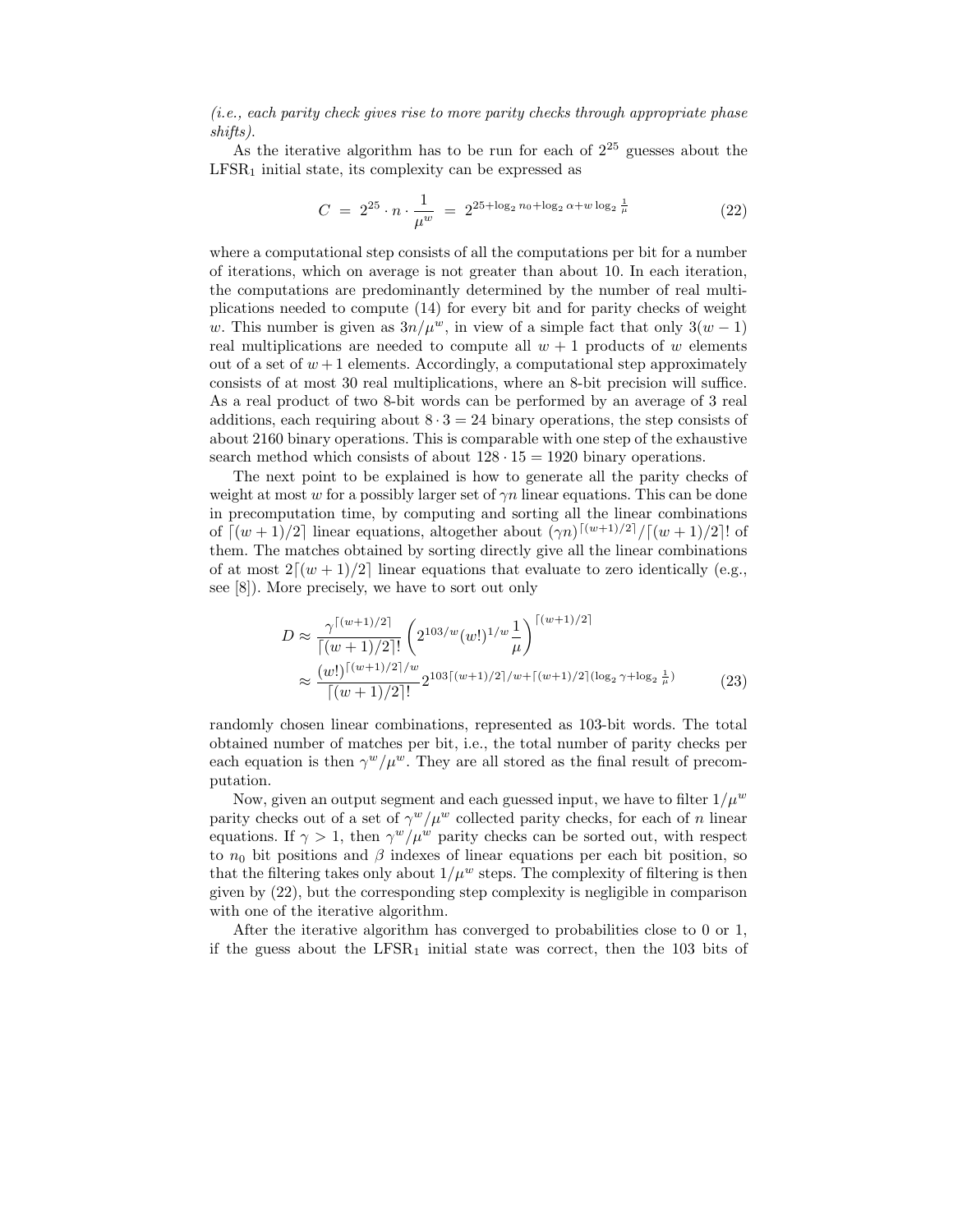the remaining LFSR initial states, along with the initial 4 memory bits, can be reconstructed by information set decoding (e.g., by looking for error-free sets of 103 linearly independent equations), with complexity much smaller than (22).

## 5 Linear Cryptanalysis of Initialization Scheme

The objective of the linear cryptanalysis of the Bluetooth initialization scheme is to reconstruct 128 bits of the secret key from a given number of 128-bit (or 132-bit) outputs of the Bluetooth initialization scheme obtained from the same secret key and different  $IV$ 's. Such outputs can be obtained by the linear iterative cryptanalysis method described in Section 4. As the initialization scheme is essentially the same as the keystream generator, for each  $IV$  we will again use the linear correlations described in Section 3 to produce another approximate system of linear equations. Other approaches, possibly requiring a smaller number of  $IV$ 's, may also exist (e.g., see [4]).

The main point facilitating the linear cryptanalysis is that the secret key and IV are linearly combined together to form the initial state of the Bluetooth keystream generator used for initialization. Therefore, each equation linear in LFSR bits can be expressed as the binary sum of an equation linear in secret key bits and an equation linear in IV bits which itself can be evaluated as IV is known. If the same linear equation in LFSR bits is used with different, say  $q$ ,  $IV$ 's, one thus effectively obtains q independent observations of the same linear function, say y, of secret key bits. If the correlation coefficient associated with the *i*-th equation is  $c_i$  and if  $s_i$  is the value of the linear function of the corresponding  $IV_i$ , then the correlation coefficient associated with the *i*-th observation is  $(-1)^{s_i}c_i, 1 \leq i \leq q$ . In view of (15), the combined correlation coefficient,  $\hat{c}$ , of y is then determined by

$$
\frac{1-\hat{c}}{1+\hat{c}} = \prod_{i=1}^{q} \left(\frac{1-c_i}{1+c_i}\right)^{(-1)^{s_i}}
$$
(24)

or, approximately, for small  $c_i$ , by

$$
\hat{c} = / \sum_{i=1}^{q} (-1)^{s_i} c_i /.
$$
 (25)

Assume that  $|c_i| = c, 1 \le i \le q$ . Then, if  $y = 0$  or  $y = 1$ , the expected value of  $\hat{c}$  is equal to  $+qc^2$  or  $-qc^2$ , respectively. So, the combined correlation coefficient will be close to  $\pm 1$  if  $q \geq 1/c^2$ . In general, in view of (16), it will be close to  $\pm 1$ if

$$
\sum_{i=1}^{q} c_i^2 \ge 1. \tag{26}
$$

This condition determines the minimal q required for reconstructing the correct value of y with a small probability of decision error.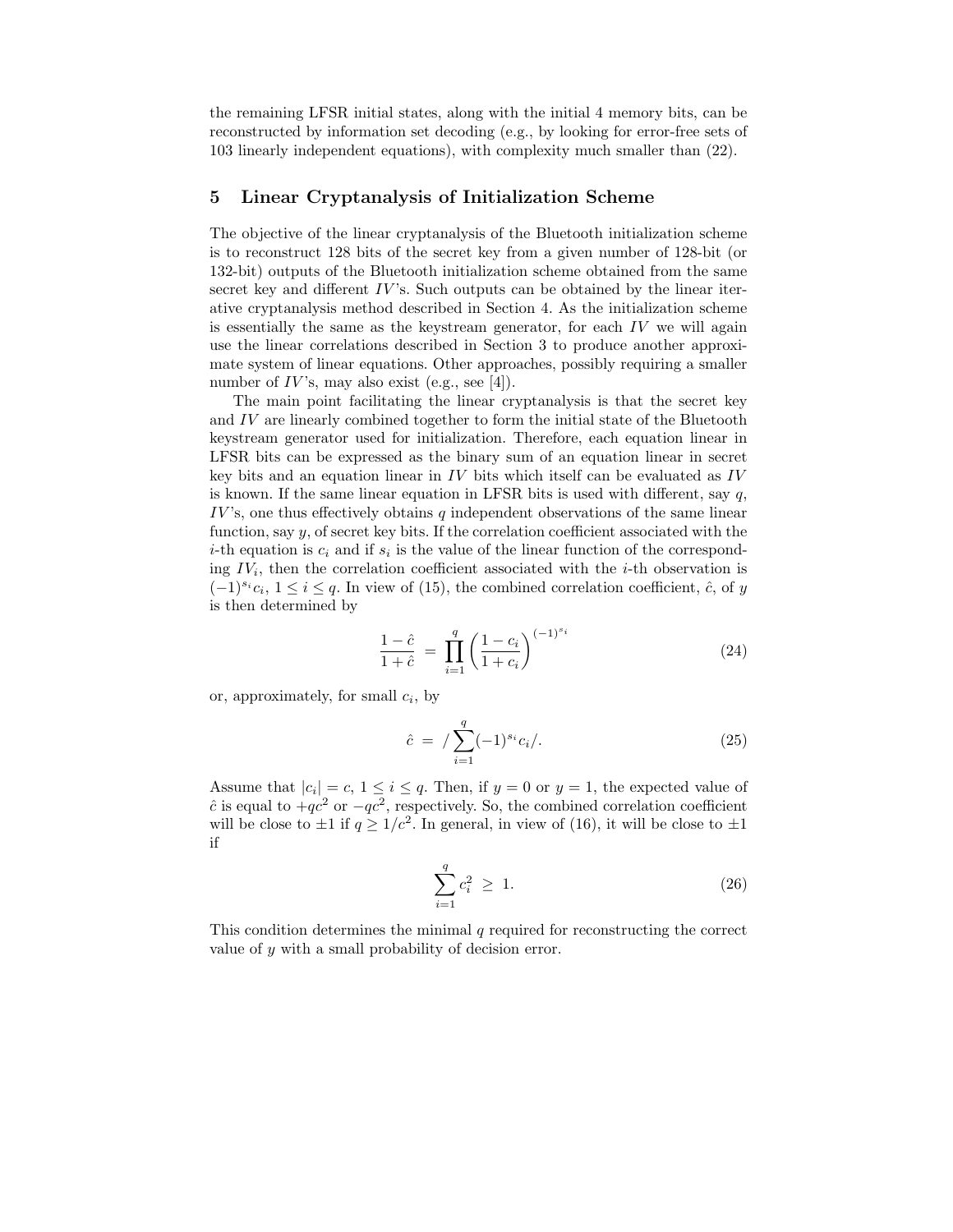To minimize the required number of  $IV$ 's, we will again use linear correlations conditioned on the output and one input, which has to be guessed. Assuming that the sizes of the secret subkeys controlling indivudual LFSR's are the same as their respective lenghts, we have to guess  $25$  secret key bits controlling  $LFSR_1$ . Let an average number of  $\alpha$  out of a set of  $\beta = \gamma \alpha$  linear equations be chosen for each of  $n_0 = 123$  available output bits, provided that 6-bit linear correlations are exploited. For q IV's, each of the resulting  $\beta n_0$  linear functions of the remaining 103 secret key bits is then treated in the way explained above. Note that each of the functions will on average appear  $q/\gamma$  instead of q times. Then the condition (26) reduces to

$$
q \ge \gamma \frac{1}{\bar{\mu}^2} \tag{27}
$$

where  $\bar{\mu}^2 = \sum_j \nu_j \mu_j^2$  is the mean square value of the used correlation coefficients  $\mu_j$  appearing with probabilities  $\nu_j$ . The linear correlations to be used should be chosen so as to minimize q. The resulting  $\beta n_0$  linear equations in 103 secret key bits which hold with probabilities close to 1 can then be solved by information set decoding if the guess about the 25 secret key bits is correct. As the complexity of reconstructing the secret key from given  $q$  outputs of the initialization scheme is much smaller than the complexity of reconstructing these outputs, the total complexity is determined by the latter, and is  $q$  times larger than  $(22)$ .

## 6 Optimal Complexities

There are many possible choices of the linear correlations described in Section 3 to be used in the linear iterative cryptanalysis of the keystream generator in order to reconstruct the LFSR initial states. The objective is to minimize the computation complexity C given by  $(22)$  and the precomputation complexity D given by (23). However, this is not possible to achieve simultaneously, as there is a tradeoff between the two criteria.

In general, C is minimal if one uses the linear correlations conditioned on the output, described in Section 3.2, but  $D$  is then relatively large. In this case, we do not have to guess one input and the complexity analysis is the same as in Section 4.2 except that the number of LFSR initial state bits to be reconstructed is now 128 instead of 103. For example, if we choose to use the largest 4 6-bit correlation coefficients and the corresponding 8 input linear functions, from the condition (21) get  $w = 15$  and hence  $C \approx 2^{60}$  and  $D \approx 2^{98.5}$ . By guessing one input we generally decrease  $D$  and increase  $C$ . Two illustrative examples are explained in more detail below.

First, choose the 2 largest 5-bit and the 3 largest 6-bit conditioned correlation coefficients to work with. In this case, we get  $\alpha = (1+2)+(1+1/2+9/8) = 5.625$ ,  $\beta = 8 + 8 = 16$ ,  $\gamma = 16/5.625 \approx 2.8444$ , and

$$
\mu = \left( \left( \frac{9}{32} \right)^2 \left( \frac{13}{64} \right)^{1/2} \left( \frac{3}{16} \right)^{25/8} \right)^{1/5.625} \approx 0.2181. \tag{28}
$$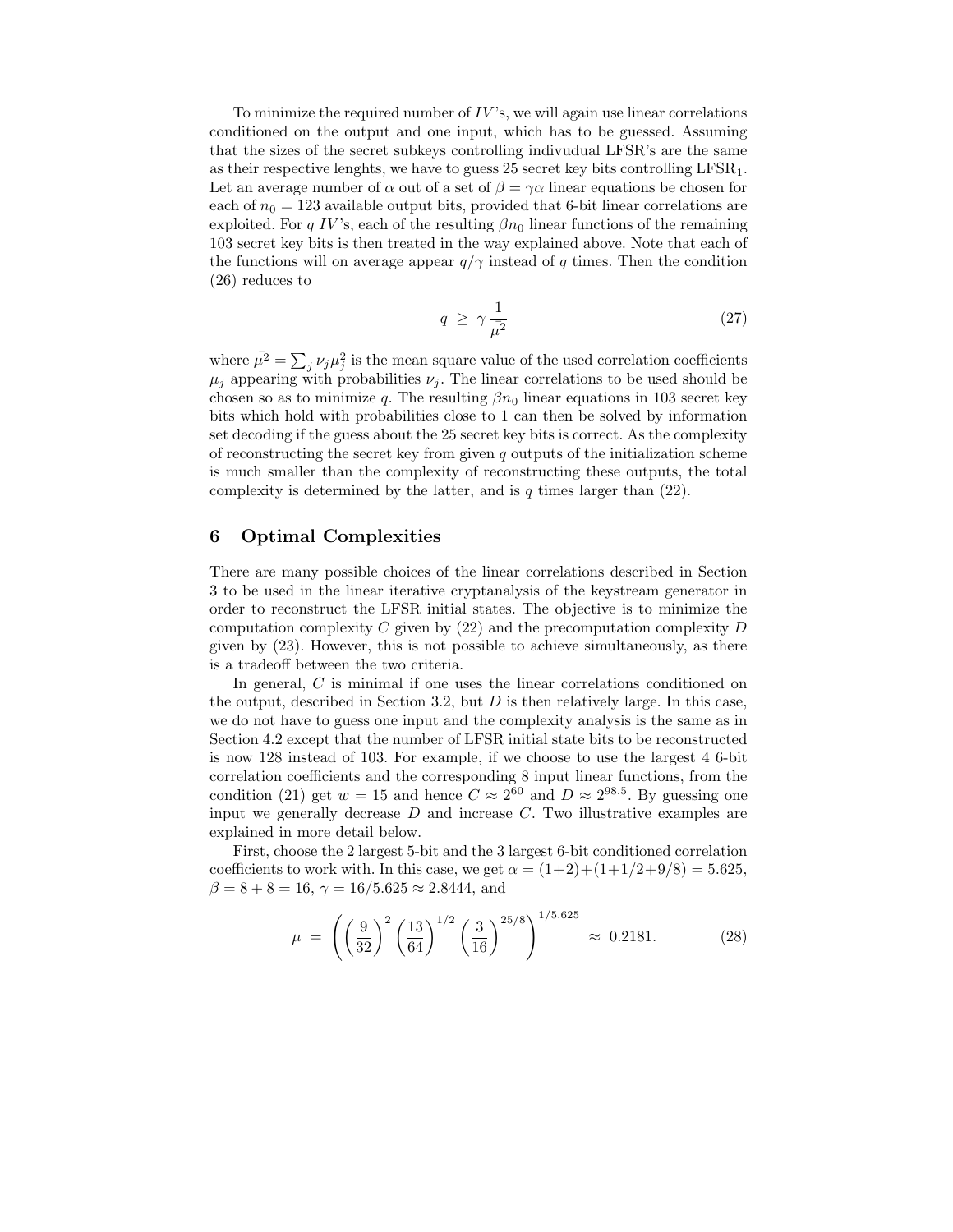Then (21) yields  $w = 11$  and hence we get  $C \approx 2^{63.07}$  and  $D \approx 2^{82.68}$ .

Second, choose the largest 2, 3, and 7 conditioned correlation coefficients from 4-bit, 5-bit, and 6-bit linear correlations to work with, respectively. In this case, we get  $\alpha = (2+16)+(1+2+1)+(1+1/2+9/8+5/8+1/8+5/8+1/8) = 26.125$ ,  $\beta = (8 + 32) + 8 + 8 = 56$ ,  $\gamma = 56/26.125 \approx 2.1435$ , and

$$
\mu = \left( \left( \frac{9}{32} \right)^2 \left( \frac{1}{4} \right)^2 \left( \frac{13}{64} \right)^{1/2} \left( \frac{3}{16} \right)^{25/8} \left( \frac{11}{64} \right)^{5/8} \left( \frac{5}{32} \right)^{1/8} \left( \frac{9}{64} \right)^{5/8} \left( \frac{17}{128} \right)^{1/8} \left( \frac{1}{8} \right)^{17} \right)^{1/26.125} \approx 0.1504. \tag{29}
$$

Then (21) yields  $w = 9$  and hence we get  $C \approx 2^{65.73}$  and  $D \approx 2^{79.74}$ .

There are also different possible choices of the linear correlations to be used in the linear cryptanalysis of the initialization scheme in order to reconstruct the secret key. The objective is to minimize the required number  $q$  of  $IV$ 's given by (27). To this end, the 25 secret key bits controlling the shortest LFSR are guessed. It is slightly better to work with 6-bit than 5-bit linear correlations conditioned on the output and one input. If we use the 7 largest 6-bit conditioned correlation coefficients, we get  $\gamma = 8/4.125 \approx 1.9394$  and

$$
\bar{\mu^2} = \frac{1}{4.125} \left( \left( \frac{9}{32} \right)^2 + \frac{1}{2} \left( \frac{13}{64} \right)^2 + \frac{9}{8} \left( \frac{3}{16} \right)^2 + \frac{5}{8} \left( \frac{11}{64} \right)^2 + \frac{1}{8} \left( \frac{5}{32} \right)^2 + \frac{5}{8} \left( \frac{9}{64} \right)^2 + \frac{1}{8} \left( \frac{17}{128} \right)^2 \right) \approx 0.04251. \tag{30}
$$

Then (27) yields  $q \approx 45.2 \approx 2^{5.51}$ , so that the total complexity of the secret key reconstruction increases to  $C \approx 2^{68.58}$  and  $C \approx 2^{71.24}$  for the two cases described above, respectively.

# 7 Conclusions

The developed linear cryptanalysis method shows that correlation attacks may also be applicable to stream ciphers producing very short keystream sequences which are reinitialized frequently by using a cryptographically strong initialization scheme. The complexity analysis concentrates on mathematical rather than practical implementation arguments. The obtained attack complexities for the Bluetooth stream cipher are overestimated as they are based on a conservative assumption about the underlying parity-check weight distribution. It is in principle possible that the complexity can be further decreased by exploiting  $m$ -bit linear correlations for  $m > 6$  if they are feasible to compute. It may also be possible that the actual precomputation complexity is lower than predicted.

Consequently, at least from the theoretical standpoint, there is a need to redesign the Bluetooth stream cipher, maybe by using the improvement suggested in [14]. This modified Bluetooth stream cipher appears to be more resistant to the linear cryptanalysis, but might not be the optimal choice (see the Appendix).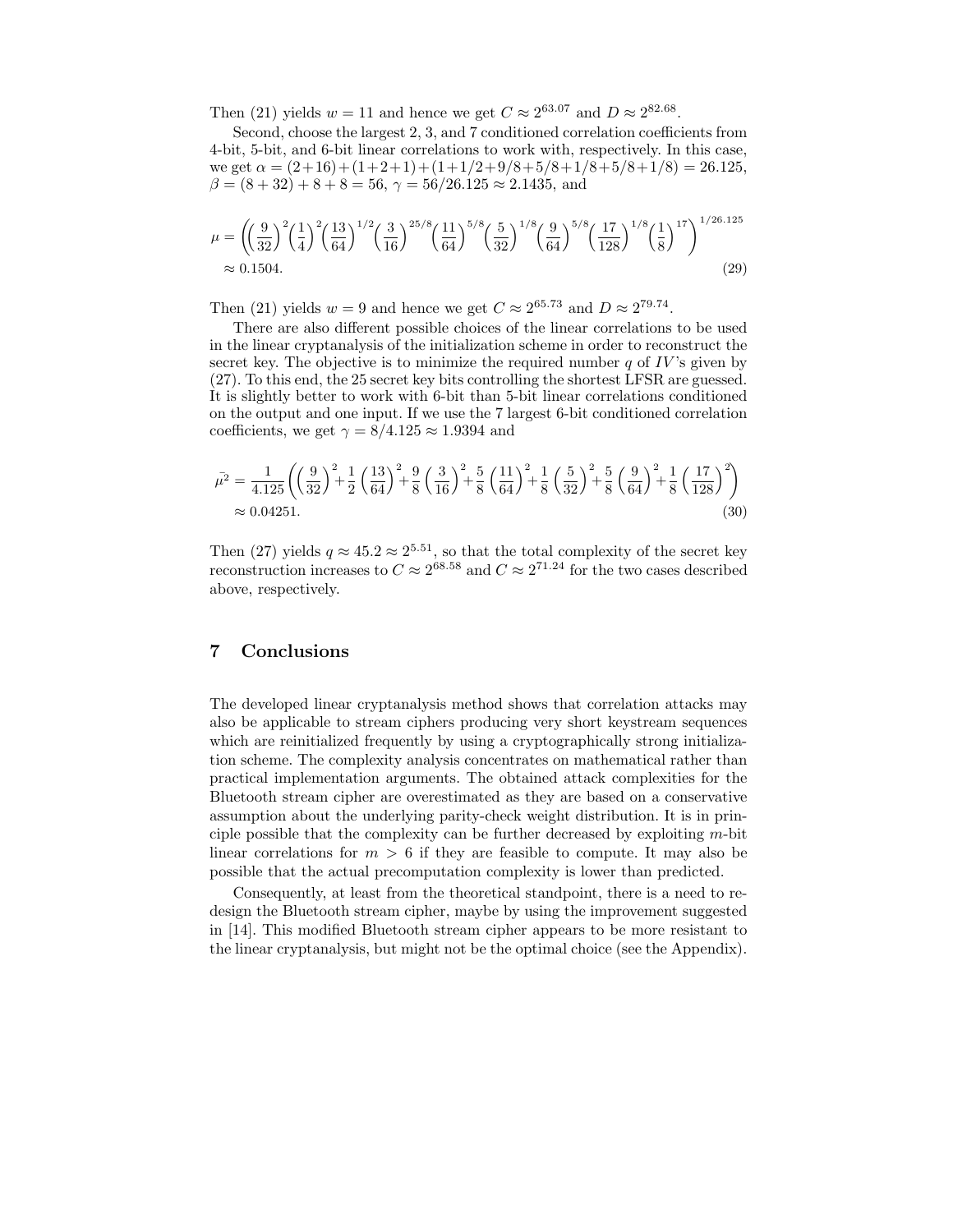# Appendix

# A Linear Correlations in Modified Bluetooth Combiner

We exhaustively computed all the m-bit linear correlations for  $m \leq 6$  in the modified Bluetooth combiner proposed in [14]. The distributions of the largest correlation coefficients are determined and displayed here.

The only modification relates to the linear update functions for the 4 memory bits. Namely, instead of (2), we now have

$$
c_{t+1}^0 = s_{t+1}^0 \oplus c_t^0 \oplus c_{t-1}^0, \qquad c_{t+1}^1 = s_{t+1}^1 \oplus c_t^1 \oplus c_{t-1}^1. \tag{31}
$$

The stationary distribution of the 4 memory bits remains to be uniform.

First of all, there are no nonzero correlation coefficients for  $m \leq 4$ . The largest absolute values of the correlation coefficients,  $|c|$ , and the (average) numbers,  $\alpha$ , of linear functions attaining them are shown in the following tables. In the last table we also show the total numbers,  $\beta$ , of linear functions out of which the desired  $\alpha$  are chosen. In this respect, note that for each  $m$ , each smaller set is contained in the next larger. For  $m = 5$ , there are no other nonzero correlation coefficients. For  $m = 6$ , there are also 46080 and 57600 pairs of input/output linear functions with  $|c| = 1/512$  and  $|c| = 1/1024$ , respectively, whereas  $\alpha = 65024$  for  $1/1024 \leq |c| \leq 13/1024$ , conditioned on output, and  $\alpha = 1260$  for  $1/64 \leq |c| \leq 3/64$ , conditioned on output and one input, and there are no other nonzero correlation coefficients. A general conclusion is that the absolute values of the correlation coefficients are smaller than in the Bluetooth combiner, but their numbers are considerably larger.

#### Unconditioned Linear Correlations

| m |                     |              |                                                         |  |                                                                                    |  |  |
|---|---------------------|--------------|---------------------------------------------------------|--|------------------------------------------------------------------------------------|--|--|
|   | $ c  \frac{5}{128}$ | $rac{1}{64}$ |                                                         |  | $\frac{1}{128}$ $\frac{25}{1024}$ $\frac{5}{512}$ $\frac{5}{1024}$ $\frac{1}{256}$ |  |  |
|   |                     |              | $\alpha$   256   1536   3840   256   3072   7680   9216 |  |                                                                                    |  |  |

Linear Correlations Conditioned on Output

| m |  |  |                                                                                                                         |  |  |  |  |
|---|--|--|-------------------------------------------------------------------------------------------------------------------------|--|--|--|--|
| c |  |  | $\frac{7}{128}$ $\frac{3}{128}$ $\frac{1}{128}$ $\frac{33}{1024}$ $\frac{25}{1024}$ $\frac{21}{1024}$ $\frac{15}{1024}$ |  |  |  |  |
|   |  |  | $\alpha$   128   768   3200   64   128   256   64                                                                       |  |  |  |  |

Linear Correlations Conditioned on Output and One Input

| $\boldsymbol{m}$ |                      | 5             |                    | 6              |              |    |  |
|------------------|----------------------|---------------|--------------------|----------------|--------------|----|--|
| c                | $\overline{3}$<br>16 | $\frac{1}{8}$ | $\frac{1}{16}$     | 9<br>64        | $rac{3}{32}$ | 16 |  |
| $\alpha$         | 8                    |               | 16 120             | $\overline{4}$ | 16           | 16 |  |
|                  | 64                   |               | 128 512 64 128 128 |                |              |    |  |